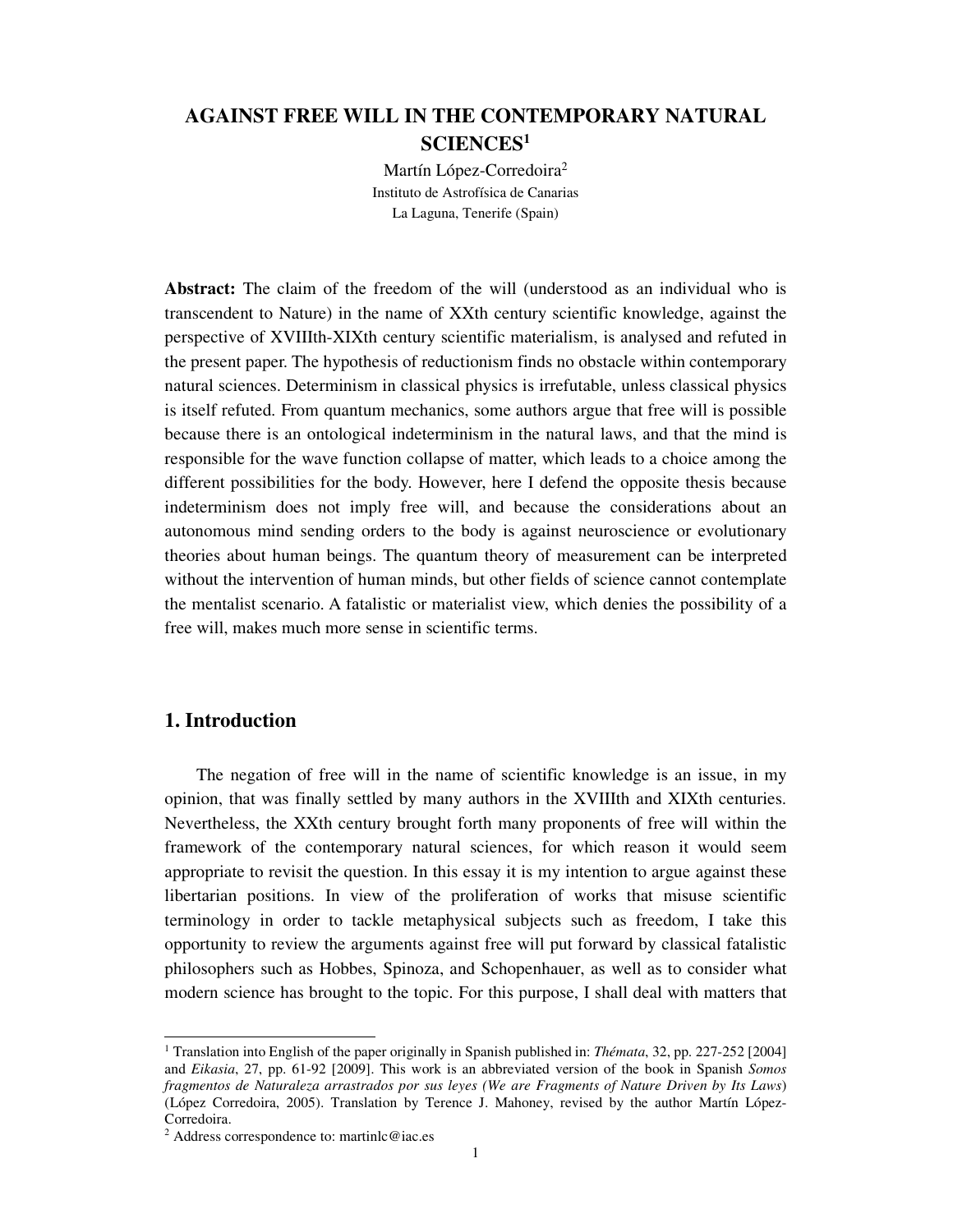are currently in fashion in science today: quantum mechanics, the thermodynamics of irreversible processes, chaos, neuroscience, evolution, etc., and I examine the ideas of such authors as Bohr, Heisenberg, Boltzmann, Maxwell, Einstein, Prigogine, Penrose, Eccles, Crick, Popper, and a number of other scientists and philosophers of the last century. The main object of this essay is to defend the thesis that, contrary to the claims by some contemporary authors (e.g., Penrose and Prigogine), XXth century science did not in fact provide new insights into free will or dualism-mentalism.

The contemporary perspective, far from presenting a united front, either historically or at present, follows many widely divergent lines of argument, even to the point of being mutually contradictory. We cannot speak of contemporary thought as a unified structure, or of any current idea of a given concept, and even less may we refer to such a philosophical concept as freedom, concerning which there is not, there never has been, nor ever will easily be reached the slightest degree of consensus - even though, in principle, such consensus is not impossible. What I shall do is guide my arguments towards a certain way of seeing the world, which in passing I state as precisely the one I aim to defend, as it is usual to do. This discussion will be centred on the ambit of scientific thought. Even scientific thought is not monolithic, but it does at least limit considerably the number of possibilities. I mean "science", not in the wide sense that it is used today, which embraces almost any branch of human knowledge, including some of the humanities, in which the general sense of the term "scientific knowledge" refers to the independence of private opinion and the objective quest for a general consensus on that knowledge (Ziman, 1968) but in a fairly restrictive sense. I understand the term within the context of Comte (1842) classical positivism [*Cours de philosophie positive*], which was limited to the natural sciences. I shall refer specifically to physics, chemistry, biology, geology, astronomy, and other physical sciences. I shall not, therefore, refer to formal sciences such as logic or mathematics, or to the social sciences, such as sociology, or economics, which are regarded by Comte as sciences but outside of the ambit of the natural sciences. Neither do I include in my discussion psychology or what are generally denominated the cognitive sciences, which are far removed from what are classically regarded as science.

In reality, this essay is not intended as a proposal to use science to provide definitive solutions to problems in metaphysics, but rather simply to interpret the current scientific position *vis-à-vis* free will. Of course, there are other kinds of analysis apart from the interpretation of scientific results, but they are not the subject of this essay. I believe that the humanities, far from being pure sciences, have much more to contribute to this debate. There are lucid analyses of the place of man in the literary panorama, for example, in which, according to specific cases, the independence or otherwise of human beings from their environment is emphasized. There are great works of history that trace the causes that lead humanity to pursue given directions. In short, there are many intellectual disciplines that shed light on the problem. Those branches of philosophy at once far removed from the sciences but close to history – politics and sociology— also provide clarifying insights into signalling the repression of individuals immersed in a totalitarian society or their manipulation in the midst of the capitalist panorama. Such dark forces,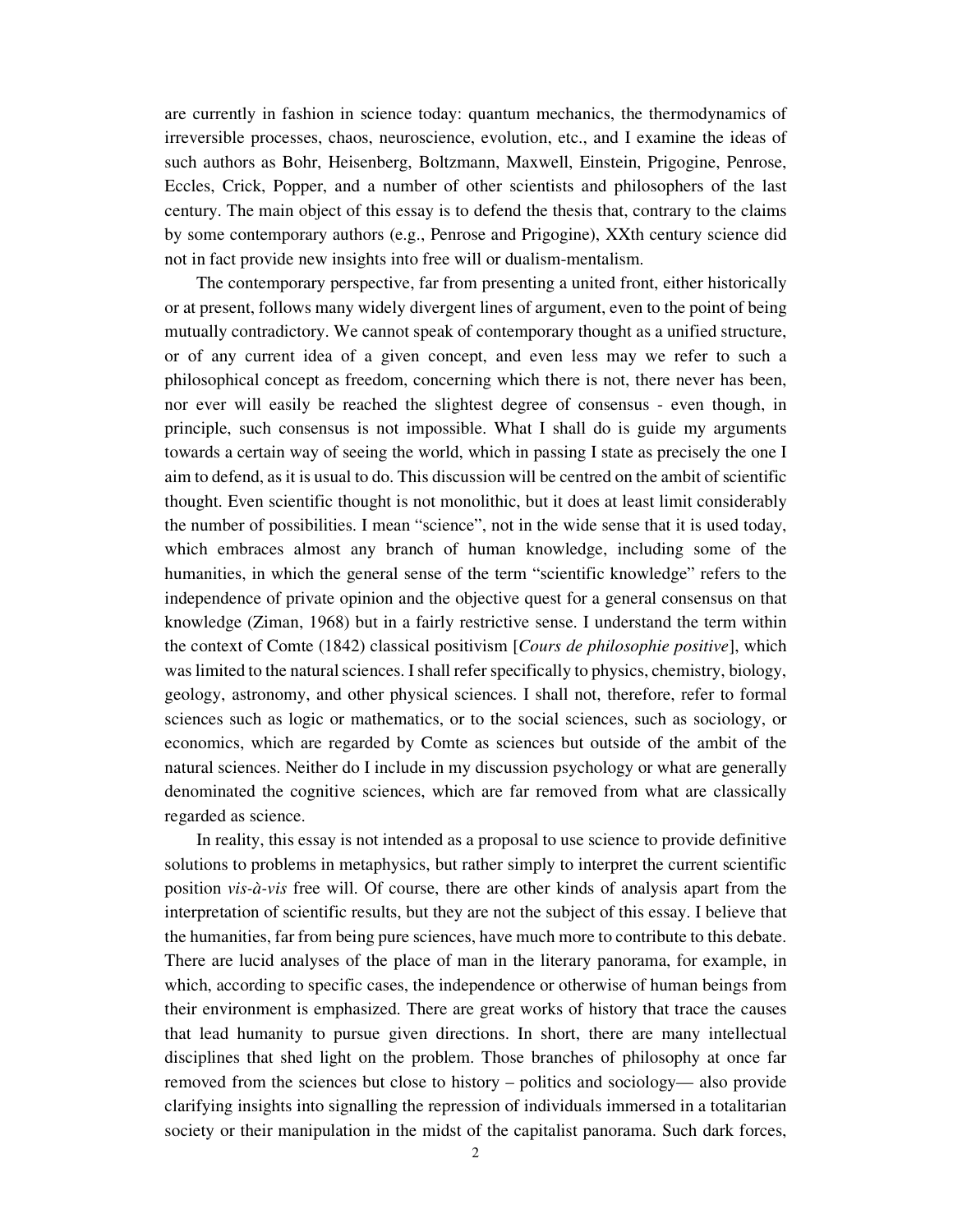related to the fatal quest for power that drive human beings are also related to the fate of human nature, which is part of the *fatum* of a mechanical universe, whose laws extend from the simplest systems to the complex mechanisms of social mechanics. All this is very interesting, but here I restrict my treatment exclusively to the natural sciences because such an analysis can be more precise and rational arguments of better clarity can be brought to bear. Moreover, this approach is sufficient by itself for an argument against free will.

The natural sciences allow knowledge to be gained of human nature. These sciences do not provide the correct solution to all problems, but knowledge at least of human nature is not proscribed to them. We may speak of human nature in scientific terms in the same way that we may consider other parts of nature; even where such investigation meets a barrier of understanding, science is still able to determine when we may speak of ordinary matter from the point of view of physics, or when it will become necessary to speak of other kinds of substances, behaviour, motions, etc., that elude ordinary laws. It is nevertheless in order to call into question the capacity of science to deal with these questions, and that is exactly what I propose to do here.

There is a certain consensus in the scientific world at large. Combining science and freedom, as is frequently done nowadays, is tantamount to asking oneself, as does Scott (1985) throughout his book *Atoms of the Living Flame*, how do our desires control atoms? That our bodies are made of atoms is not subject to the slightest doubt in contemporary science, and our acts produce the movement of these atoms. The only possibility of freedom for man is through the movement of the matter that constitutes his body through orders given by the autonomous self will of the individual rather than merely according to the laws of nature. That is what this essay is about.

"Men should know that from the brain, and only from the brain, stem all joy, pleasure, laughter and leisure, all grief, pain, dejection and lamentation," said Hippocrates two-and-a-half thousand years ago. This same affirmation could well have issued from the mouth of a materialist scientist of two or three centuries ago. Thus La Mettrie (1749) says:

[I]f what my brain thinks is not part of that visceral organ, and if therefore not part of my body, why then, when I lie peacefully in my bed do I outline the plan of a work or pursue abstract reasoning, does my blood warm? (...) Because, in the final analysis, if the tension of my nerves, which constitutes pain, gives rise to the fever through which the spirit is disturbed involuntarily and if, reciprocally, the overworked spirit agitates the body and lights that fire of that consumption that carried off Bayle at such a young age, if such excitement urges me to want, forces me ardently to desire what a moment ago that which did not concern me in the least, if in their turn certain whims of the brain provoke certain urges and desires, why bother to duplicate what is evidently one?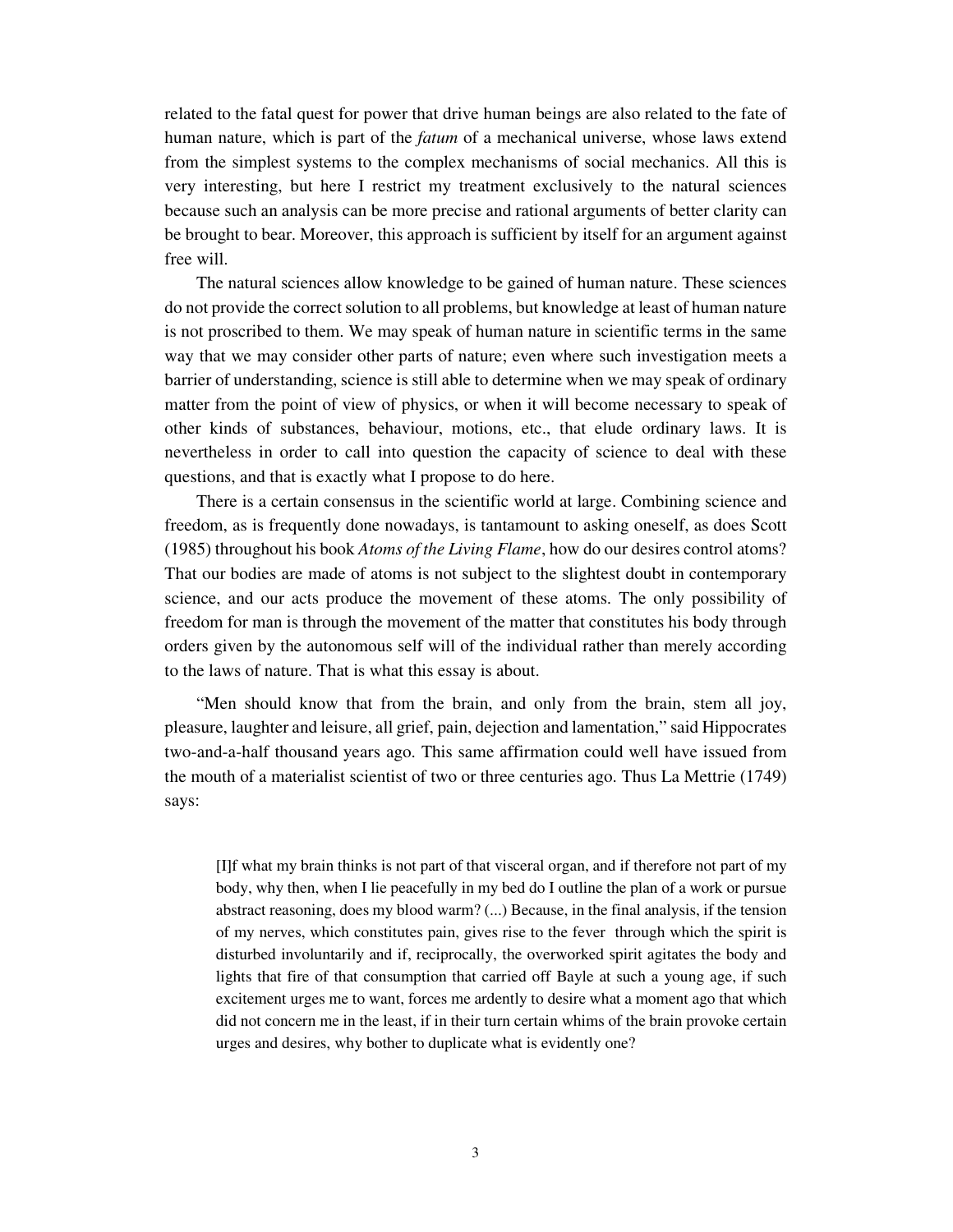La Mettrie was a physician and knew at first hand what the human body was and how its mechanisms worked. Also a physician was the XIXth century German thinker Büchner, who, in his book *Force and Matter* (Büchner, 1855, ch. 7) says:

All that we have said regarding the relationship between force and matter leads us to conclude that rational and natural laws are always identical. What we call spirit, understanding, intelligence consist of natural forces, albeit combined in a particular manner such that, for their part, and like any other natural force, they can manifest themselves only in certain determined forms of matter. Being combined in organic life in an indefinitely complicated way and in particular forms, they produce effects that, at first sight, appear to us strange and inexplicable, whereas the processes and effects of the inorganic world are infinitely simpler and therefore easier to understand. Fundamentally, however, it remains the same matter, and experience continually teaches us that the laws of intelligence are the very laws of the world.

The fatalism of classical science can be summed up in an expression of Laplace (1814) inspired by Newtonian physics:

An intelligence that could know at every moment all the forces that drive Nature, as well as the respective positions of all the beings that comprise it, that furthermore were sufficiently ample as to submit all such data to analysis could embrace in a single formula the movements of both the largest bodies in the Universe and those of the slightest atom; there would reign no uncertainty, and both the future and the past would present themselves before his eyes.

This quote from Laplace marks the starting point of this essay. Has the perspective of science changed noticeably from that of Laplace, La Mettrie, etc., with respect to the position of man in Nature? I basically distinguish among four types of answers to this question:

- Compatibilist: that the Laplacian Universe is not incompatible with a certain type of freedom. I reply to this in section 2.
- Non-reductionist: that the freedom of man is saved because man in not reducible to his constituent atoms. To be replied in section 3.
- That classical physics is not deterministic, so that Laplace's argument is flawed. I reply it in section 4.
- That there is an ontological indeterminism and subjectivism in the new quantum physics, such that, within this new representation of science, there is room for free will. My reply to this is in section 5.

# **2. Definition of freedom or free will**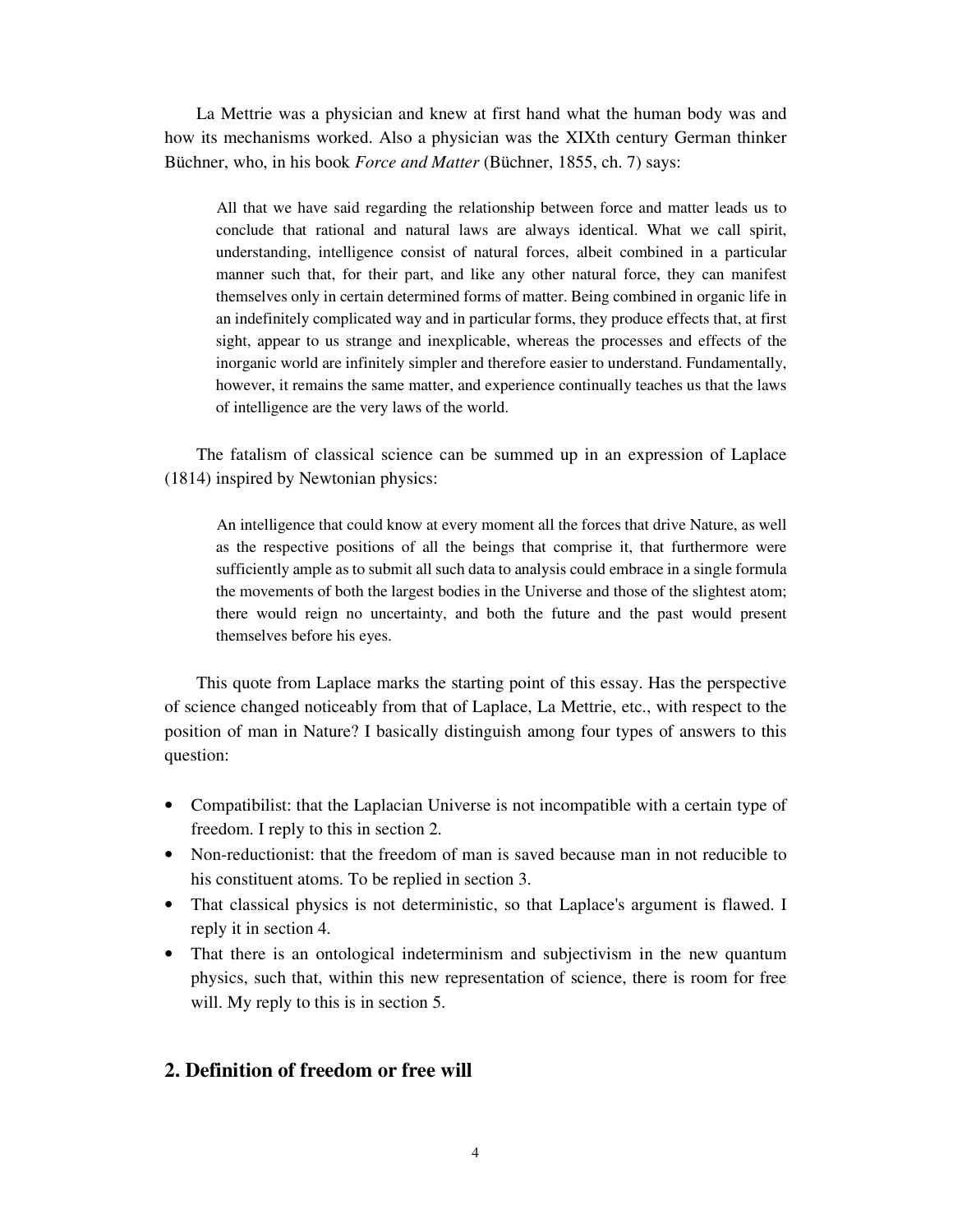Before proceeding further, it is necessary to clarify the meaning of terms "freedom" (or "free will").

Freedom or free will: the spontaneous, unconditioned origin, without causal antecedents outside of us, from which we may consciously develop movements, choices, thoughts, sentiments, etc. It is the capacity to generate or be the origin of our movements, choices, etc., starting from nothing; that is to say, to be the first cause of what we may choose to develop. In other words, we posit a hypothetical personal capacity to choose our options and, therefore, our actions. This choice issues from our spontaneity, and external motivation cannot be what leads us to follow one path and reject another. The deliberative background of our actions is raised to the status of cause. Being free consists in possessing an inner source that is totally isolated from that Nature that produces "something" that releases our movements, choices, etc. That Nature is not the ego, and ego is not Nature. Phenomena exist in themselves and the identity of man, being something, is distinct from the identity of the phenomenon. The universality of phenomena must be excepted in the human being if the latter really wants to call itself free. To possess free will is to be something that is not contained in the Universe or governed by its laws, which precede our own existence. This meaning of freedom speaks to us of the relation man-Universe, of the possibility of removing ourselves from a cosmic order outside of ourselves. In the same way that we speak of certain communities having autonomy in certain areas of social legality with respect to the State within which it can pass its own laws, so may the human being be called free with regard to determined kinds of actions when the laws by which those actions are governed are autonomous with respect to the laws of Nature; that is to say, that they are self-willed and outside of Nature. In this way, the ego is distanced from the body and its physical circumstances.

This definition is typical of the idealist tradition, which relates free will to acausality (for example, Kant, 1788). The idea of free will in human beings is opposed to manmachine type French materialism, as in *L'homme machine* by La Mettrie (1749).

Other topics related to "freedom" will not be dealt with here. I shall speak, not of poetry or confused thought, but only of something that may be analyzed and whose meaning is understood. I shall not deal with sentiments, of the feeling of freedom that each one of us feels for himself. I shall instead concentrate on authors who speak explicitly of Nature rather than referring to the omnipotence of God. I shall eschew ethical/moral positions because these do not fall under the rubric of ontology. I discuss about being and not about what ought to be. Neither do I refer to freedom to enjoy certain rights, or to potential wishes, but rather to freedom to engage in the act of wishing. I should also stress that I do not concern myself with the question of being able to do what one wishes (freedom to exert one's will). The so-çalled compatibilists, when they do not fall into a non-explicit dualism (which would really be a kind of incompatibilism, for mind and body reside in two different realities) usually opt for defending these kinds of freedoms, which are "compatible" with a Laplacian Universe ruled by deterministic physical laws (Pérez Chico & López Corredoira, 2002). This is a very simple problem with a very simple solution: of course we are free in that sense unless something or someone hinders us from doing what we want (if we are in prison, for example). Any uncaged beast on earth has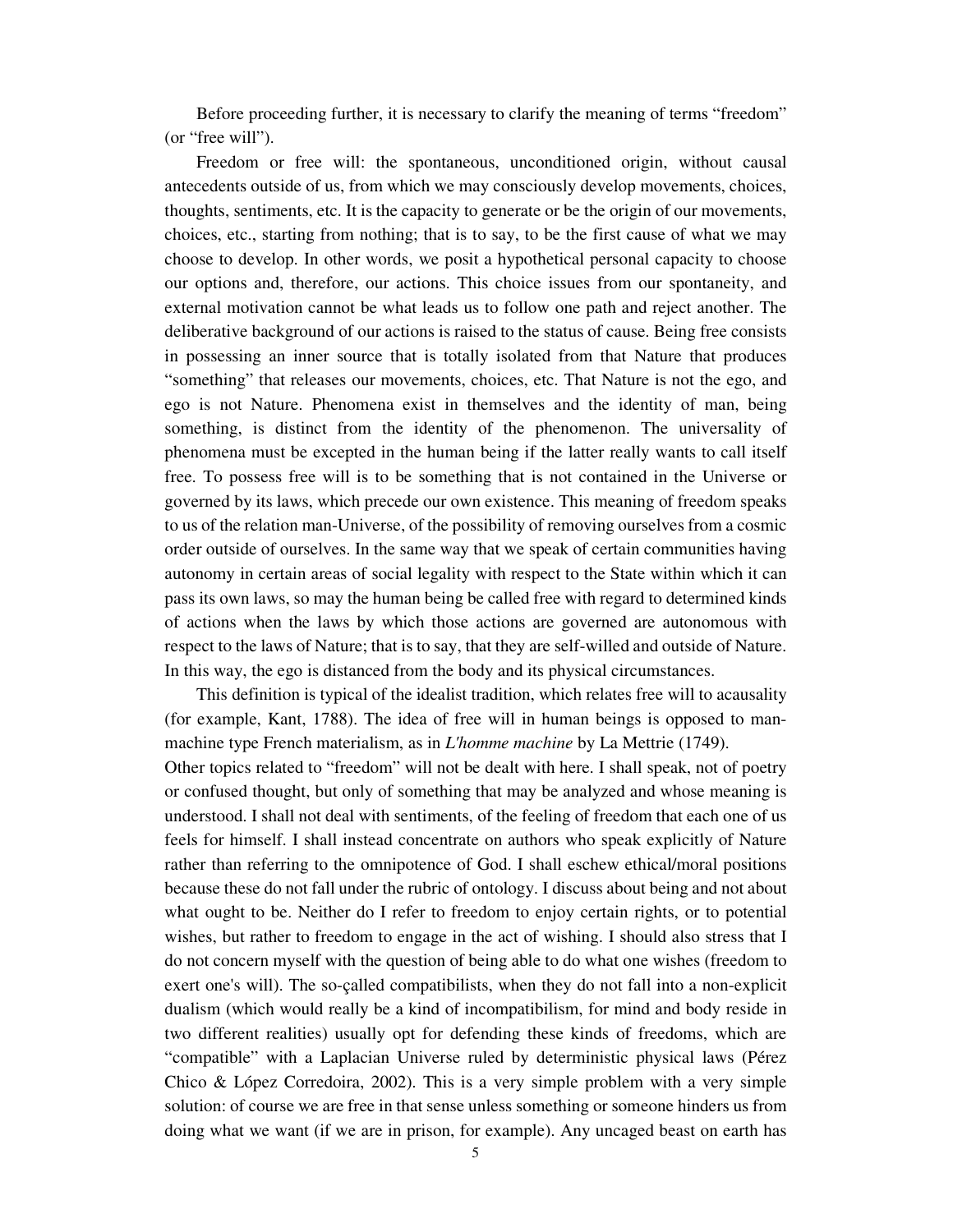that freedom; even people manipulated by a sect has that kind of freedom because they can "do what they like." Likewise, any person manipulated by the communications media in our time of capitalism and democracy can be considered free in that sense because they may do, buy, and choose what they want and believe what they choose to believe. But is it not a little shocking to regard a puppet manipulated by the hand of fate as free? Hobbes (1654) asks:

[H]orses, dogs, and other brute beasts, do demur oftentimes upon the way they are to take: the horse, retiring from some strange figure he sees, and coming on again to avoid the spur. And what else doth man that deliberateth, but one while proceed toward action, another while retire from it, as the hope of greater good draws, or the fear of greater evil drives him?

The question raised here is somewhat more profound: I ask whether one really wants what one wants ("freedom to want"), if the origin of the wanting is really mine or merely an effect of the laws of Nature; whether there exists an "ego" separate from Nature, or whether we are just Her puppets. That question has a less trivial solution and a subject referred to by many classical philosophers who have debated freedom; Hobbes (1654), Spinoza (1677), and Schopenhauer (1841) are prime examples. Those preferring a superficial, ingenuous view will be satisfied with the half-truths associated with the question of freedom of action. However, those who aim to reach the truth as closely as is possible with the human intellect, who would comprehend the hidden mechanisms behind appearances, who conceive philosophy as an exhaustive delving into things, will see that the problem deserving their attention is that of "freedom to want". There are those who believe that Santa Claus bring toys to children and are satisfied with that half-truth, which is not the complete truth until it is revealed that it is the parents, disguised as Santa Claus who actually fetch the toys. Likewise, some think that self-awareness bring us the gift of freedom of choice, but that is not entirely true; in reality, it is Nature, disguised as selfawareness, that is making the choices. The gifts may be enjoyed just the same, wherever they come from, but in the latter case we become adults who have cast off old myths.

Many modern authors may consider this notion of freedom somewhat *passé*, a relic of German idealism, and alien to present-day philosophy. However, it seems to me that we must not underestimate the importance of the influence on modern philosophy of Kant and his followers concerning the subject of free will. It will not do simply to dismiss the concept of freedom as merely the domain of idealists. In my view, it is a clear concept that expresses something that is not at first sight apparent and is contrary to the notion of "freedom to do". It would seem valid to criticize this definition of freedom linked to the concept of transcendental subject if, in exchange, we could provide an alternative clear definition that expressed what free will is, and that did not confound the question beyond comprehension as Schopenhauer (1841) describes:

The question of freedom of will is in reality a touchstone upon which one may distinguish between those spirits who think deeply and those who limit themselves to superficialities,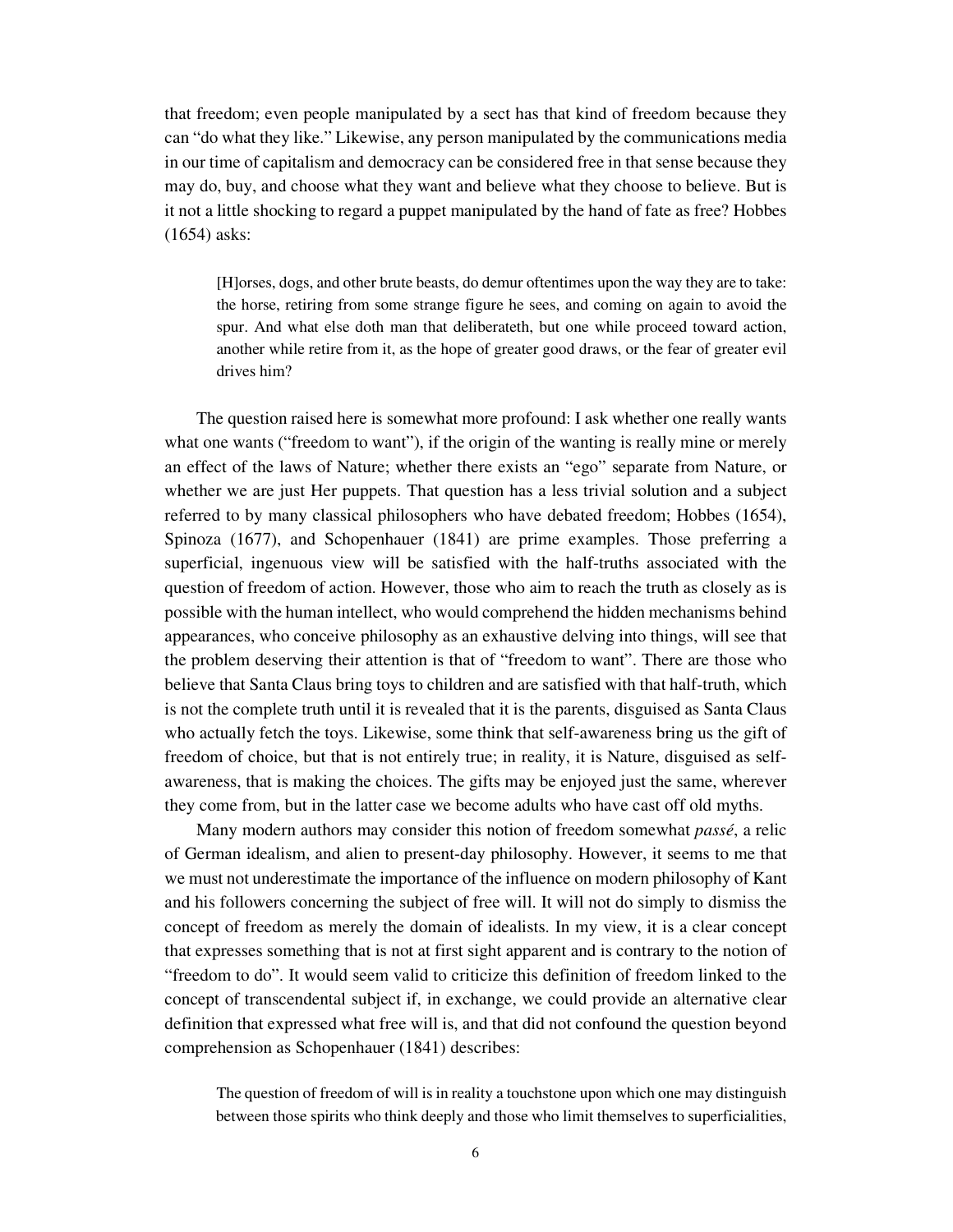or again a crossroads where both part company, the former affirming the absolute necessity of producing motivated action of a specific character, whereas the latter maintain, along with the masses, freedom of the will. Then there exists an intermediate class, which, in a state of confusion, vacillates between both extremes, changing their own and others' aims, seeking refuge in words and phrases, confounding the question to the point of incomprehensibility.

It is not my intention with these words to deny the importance of the many works dealing with other concepts under the rubric of "freedom" throughout the history of philosophy, although I do insist in demonstrating that they focus on topics that are not of interest to comment on here. Since very many philosophers have used the word "freedom" and have dedicated many works to the subject, any attempt to give a global description of the discussions on freedom throughout the history of philosophy would lead us away from the purpose of this essay or from any other work of this length. Moreover, there exist several compilatory works that would be useful to those seeking an encyclopaedic knowledge of the subject that concerns us here: the work of Adler and coworkers (Adler, ed., 1973), for example, or the monumental work in four volumes by Vallejo Arbeláez (1980). I therefore limit the scope of this essay to the definition given above. I also offer two more reasons: 1) because I really believe that the subject of freedom is the one that corresponds to the said definition, and 2) because this acceptation of freedom is the one used by those who defend it within the framework of the contemporary natural sciences.

### **3. Ontological reductionism**

Reductionism (or non-emergentism): The whole is the sum of its parts and their interaction. We must construe "is" in its usual sense of ontological being or existence. "Sum" is synonymous with union. "Parts" makes mention of an arbitrary partition or fragmentation provided one includes all its existing elements, even though this division need not be inherent in the being itself, it merely being convenient or seen from any subjective point of view. The ontological is the whole and its equivalence is with the sum of the parts and their interaction; the division is a mental representation that has no value in reality. New properties of the whole derive (they do not emerge) from the simplest interacting systems that comprise the laws that govern them.

Given that the level of partition referred to is unspecified, it is to be understood that it could be any. In other words, the whole is composed of a certain number of parts at a given level of partition, and those parts are in turn composed of subparts, etc. The whole might be the entire Universe, or we could equally consider just one of its parts –a star, for example— and proceed to apply the same reductionism. The transitive property of reductionism is also worth mentioning: if a system reduces to a number of parts and those parts reduce to subparts, then the system itself reduces to subparts.

The definition makes reference to ontology, that which the parts themselves are, and not to epistemology, what we know of things. It is thus that the term reductionism is to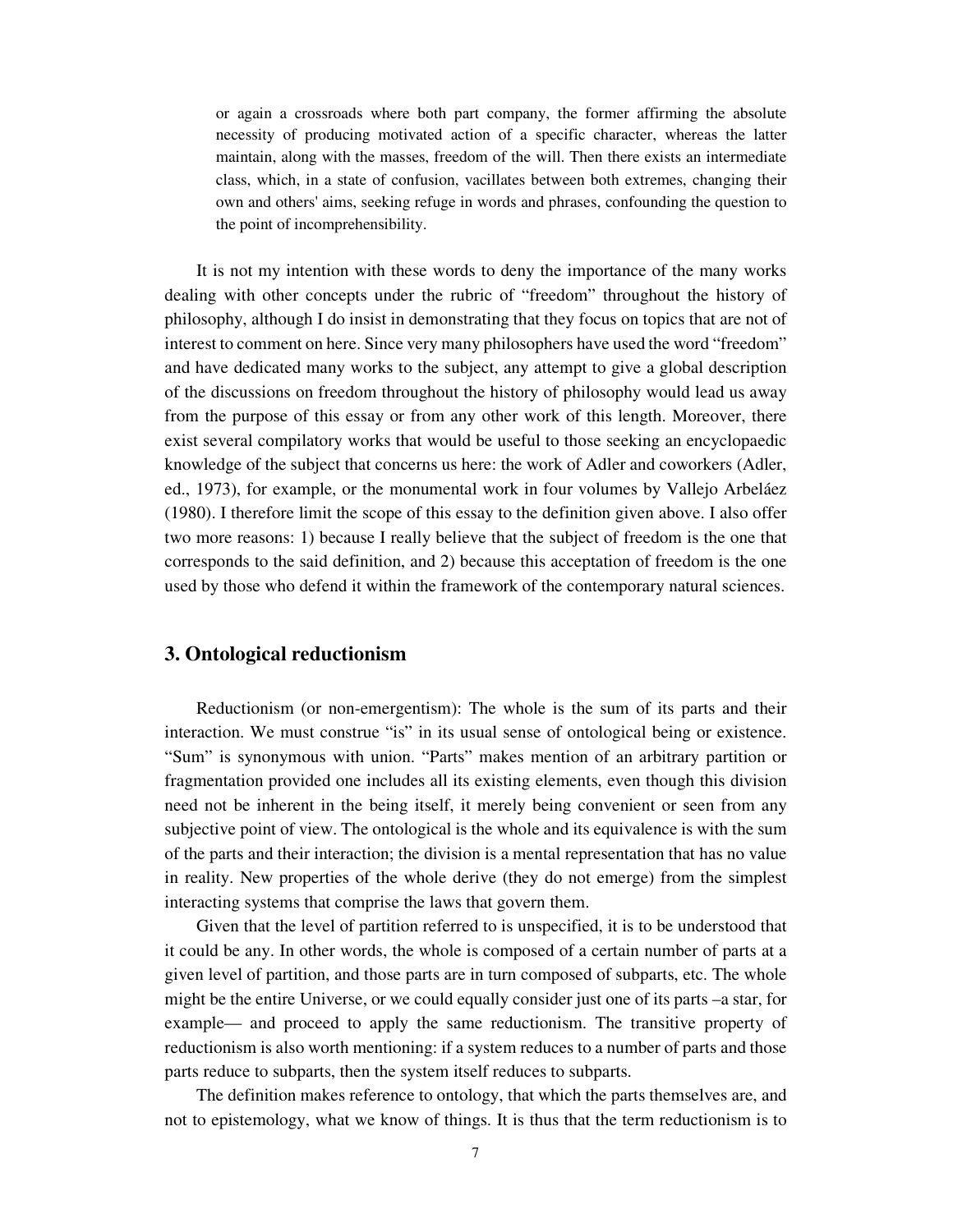be understood in this section. Therefore, the term can be called "ontological reductionism" in order to differentiate it from other senses. Ontological reductionism is often confused with epistemological reductionism. Sometimes by reductionism is understood the use of the same terms in any scientific field, a tendency that should not be confused with that to which I refer here. Neither should it be confused with taking the qualitative properties of simple objects in physics as the sole element in science. Epistemological reductionism refers to the view that the branches of science are all particular cases of laws formulated by physics (Ayala, 1983), but nothing is said about reality in nature of this kind of reduction. For example, an epistemological reductionism would state that everything is a question for the physicists to deal with, whereas ontological reductionism would claim that everything is a question of physics, although not necessarily a problem to be dealt with by the physicists.

As has been pointed out by some authors (e.g. Oppenheim & Putnam, 1985; Ayala, 1983), one should be careful with this distinction among reductionisms. There is no doubt that all epistemological discussions of the methodology of distinct sciences provide much food for thought, but their clarification is not of interest here. Suffice it to say, in this essay I am interested in ontology, since we are addressing the question of the real existence or otherwise of the freedom of man, and are not the question of knowledge.

Ontological reductionism does not claim that, working with the most basic science, we may assess the behaviour of any system in the Universe, that from basic laws we may rebuild the entire Universe (Anderson, 1972). Biologists may continue to pursue their science while having no idea of the microscopic physical processes in play because their methodology is better suited to tackling problems at correspondingly higher levels of complexity. Every science undoubtedly has its categories (Bueno, 1995), and the categories of one science are not replaceable by those of another; but all this is affects only the epistemological level, gnoseological if you prefer, but does not affect the question of what nature is or the fact that all possible levels of nature are reducible to more basic levels. We shall also refer to sciences, but only because the natural sciences study Nature; and if we believe that what the sciences say in that regard is correct, we shall also be talking about Nature. In other words, we claim that everything is reduced to more basic laws, the laws that govern the most basic elements of Nature, the physical laws; those laws of physics that physicist study; thus the connection with the physical sciences. However, physicists as scientists do not study animal proteins, for example, even though these may theoretically be reduced to matter governed by the laws of physics; they do not do so because the methodology of their science and the categories that they employ do not allow them to tackle such a problem with the tools of a physicist because of the elevated complexity of the problem. In any case, the study of complex systems does not imply the need for new laws to substitute those of basic physics; it does, however, require distinct methods of analysis, but no new physical law not previously studied in simple systems (Godlenfeld & Kadanoff, 1999).

Clearly, a physicist cannot properly describe animal aetiology, for example, even though it can ultimately be physically reduced. He can, however, survey the fundamental properties of the animal in its environment (food, solar radiation, etc.) through the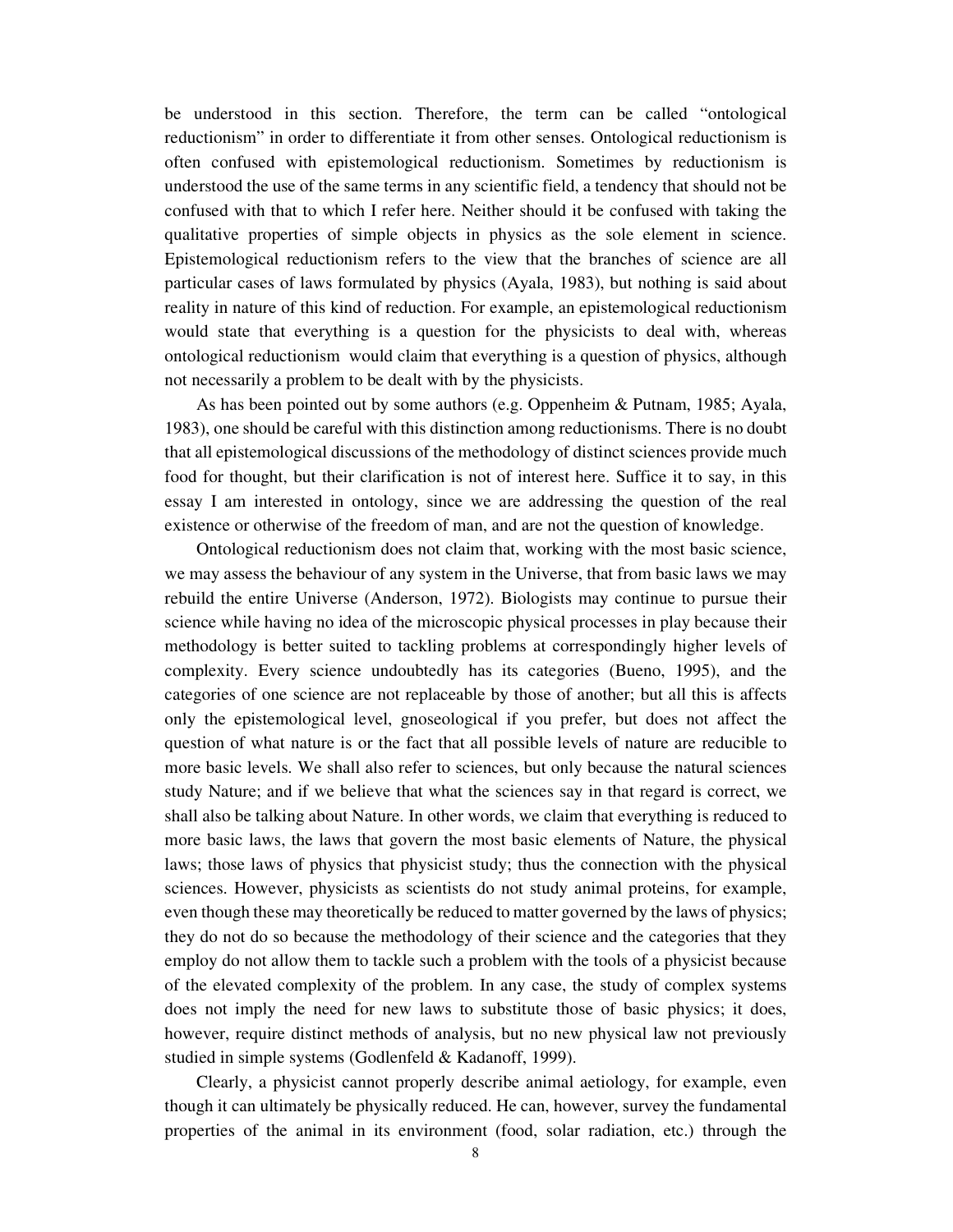conservation of energy or the global increase of entropy (which the organism can reverse but at the expense of the environment). Calories are neither created nor destroyed (as many men and women with excess kilogrammes are aware); instead, the body ingests them in food, and they accumulate in the form of fat, or are expelled through physical exercise. And, as with the conservation of energy, so with any fundamental physical property present in any organism, however complex it may be. For example, the physical determinism or indeterminism that will be addressed in other chapters of this book must also prevail in complex systems, whatever their level of complexity. It is these more complex properties that cannot be derived from physics by virtue, I repeat, of their very complexity, and not because they lie beyond the reach of the physical laws of Nature.

As stated in a monograph in the journal *Science* on this question (Gallagher & Appenzeller, 1999), we have the very best of reasons for accepting the reductionist hypothesis: it works. Not that reductionism has been proved as one would prove a mathematical theorem; it is a hypothesis, not a corollary, but everything in science works within the framework of this idea. Any property of matter is explicable in physical terms. Organic chemistry is reducible to inorganic chemistry. Finally, or almost, in response to chemical vitalism, which opposed the reduction of living matter to inorganic chemistry, Berthelot, in the mid-XIXth century, provided the necessary chemical evidence to demonstrate that organic chemistry ultimately reduces to inorganic chemistry. The complete organism of living beings, or living beings in their totality, are reducible to a mass of living tissue, and the entirety of the matter in that tissue is expressible in terms of inorganic chemistry. That living beings are composed of organic structures that are themselves made up of living tissue, and that this tissue in turn comprises cells, have been well known in biology and medicine through the studies of anatomy and cellular biology for a long time. It is worthy of consideration, however, that, during second quarter of the XXth century, a decisive answer was given to the question of the reduction of biology to chemistry through advances in biochemistry, or molecular chemistry. The reduction of psychological phenomena is now being tackled by neuroscientists has had some success. Smith (1970) affirmed that neurobiologists have covered much ground towards a satisfactory physical theory of the living brain, and that there is now as little place for such strange and immaterial causes as mind within the machinery of this liquid state computer as there would be in the mechanisms of the computers used in industry to solve business problems.

We may summarize this section by saying that not everything is a question for specialists in the physical sciences, but everything is physical, everything follows physical laws.

## **4. Classical mechanics and determinism**

For Newton, all physical systems could be reduced to a collection of *N* pointlike particles in space and their interactions. Any particle  $i$  possesses a given mass,  $m_i$ , and a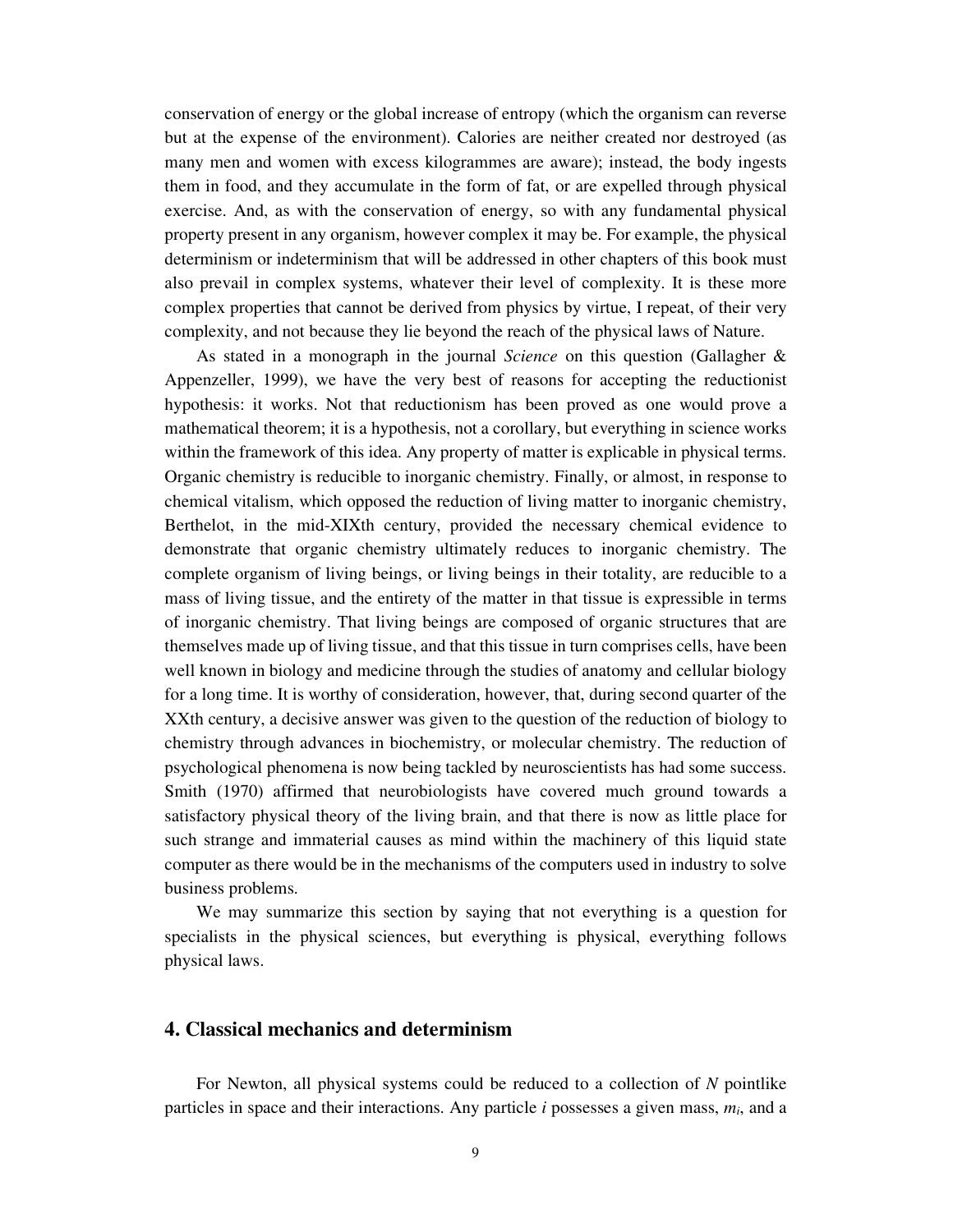position  $\vec{r}_i(t)$  $\rightarrow$  in three-dimensional space that varies continuously over time. Other kinematic properties of the particle, such as its velocity or acceleration, are merely the first and second derivatives with respect to time of the vector function  $\vec{r}_i(t)$ . After Newton, the electric charge of the particle was introduced into classical mechanics as another quantity associated with the particle; likewise, other characteristic properties of particles were also introduced, although these tend to fall under the purview of quantum mechanics rather than its classical counterpart.  $\rightarrow$ 

In a closed system of *N* particles, the trajectories  $\vec{r}_i(t)$  follow Newton's laws, which are expressed in mathematical form as follows:

$$
m_i \frac{d^2 \vec{r}_i(t)}{dt^2} = \vec{F}_i \left( \vec{r}_j, \frac{d\vec{r}_j}{dt} \forall j \neq i; t \right) \forall i, \forall t, (1)
$$
  
where  $\frac{d}{dt}$  and  $\frac{d^2}{dt^2}$  respectively symbolize the first and second derivatives with respect  
to time of the function to which they are applied, and  $\vec{F}_i \left( \vec{r}_j, \frac{d\vec{r}_j}{dt} \forall j \neq i; t \right)$  are force  
vectors, which are a function of the position and velocity of *j* other particles, distinct for  
the *i* particles, with respect to particles *i* and time *t*. The  $\vec{F}_i$  components are exact  
numerical relations, so that, given the positions of the particles and their derivatives (the  
velocities), the values of the three components,  $\vec{F}_i$ , of the force affecting each particle will  
be determined for each instant of time. In his *Optics*, Newton considered that some forces  
active in Nature are, on the one hand, inertia and the impererability of bodies, and, on  
the other hand, a series of "active principles", among which he mentions gravity,  
electricity, magnetism, combustion, fermentation, chemical affinity, and even "vital  
forces". Such forces were indeed later reduced to a dependence on position and velocity.

There are *3N* second-order differential equations since there is a vector equation for each particle, which presupposes three scalar equations for each particle, given that vectors belong to a three-dimensional space. Such a system of equations as this has a unique solution provided that: 1) *6N* initial conditions are given (specifically, the six

quantities given for position and velocity,  $\left(\frac{dr}{dt}\right)$  $\left(\frac{d\vec{r}}{dt}\right)$ l ſ *dt dr* r for each particle at a given instant; 2)  $\rightarrow$ 

the positions  $\vec{r}_i$  possess first and second derivatives. The second condition always holds and, when the forces among the particles can be found –again, this condition is fulfilled where there are no divergences (infinities) in the expression for force.

If the interaction between the particles is gravitational, for example, infinities would arise if two particles occupied exactly the same position, their mutual distance being zero, and, the force being inversely proportional to distance, this would give rise to an infinite attraction. However, owing to the existence of mutually repulsive forces, such as the mutual electrostatic repulsion of the shells of neighbouring atoms, such infinitesimal approaches among particles do not occur, quite apart from the singularities that arise in general relativity.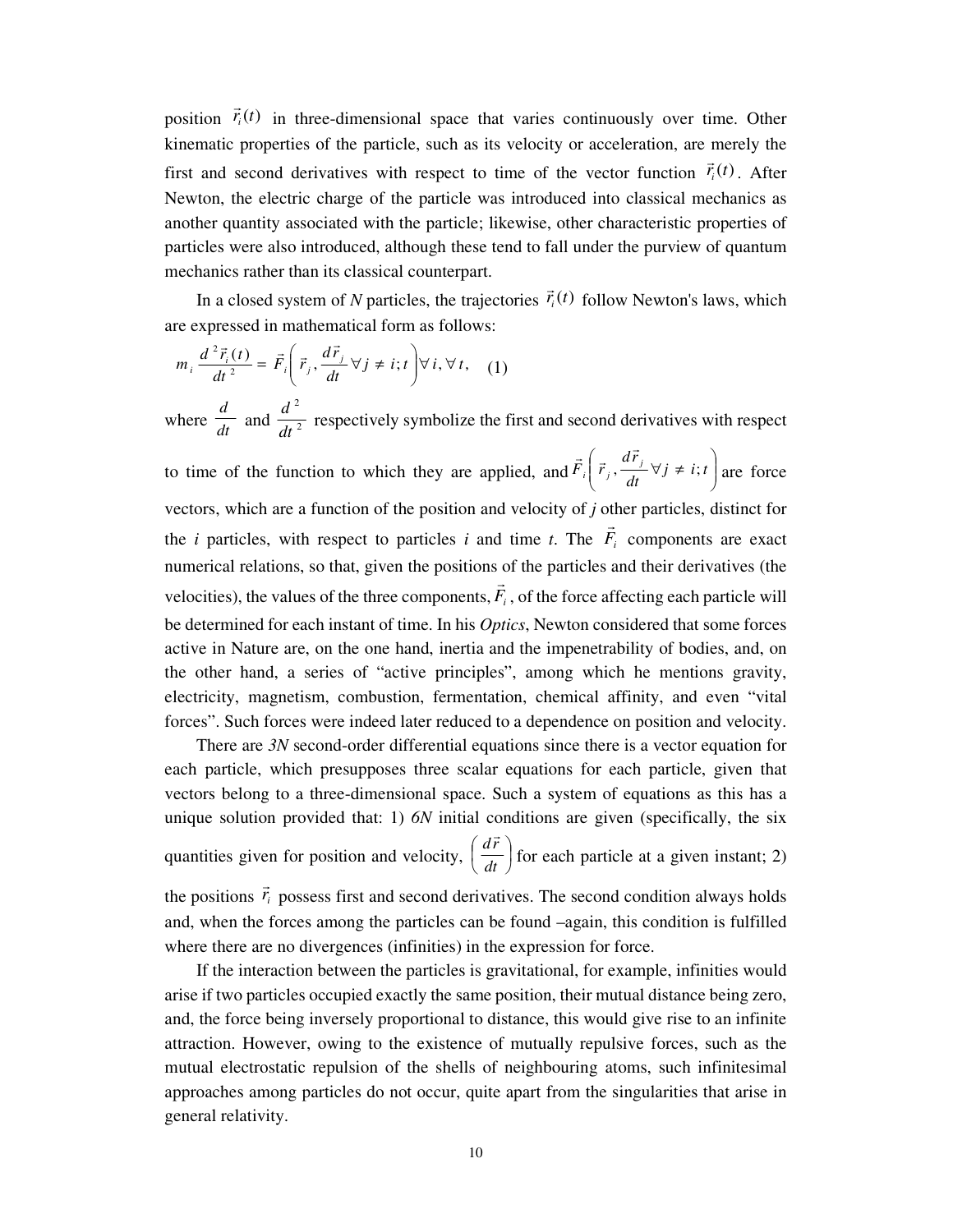In conclusion, one may infer that, given the positions and velocities of all the particles at a given instant of time in a closed system, their positions --and therefore their velocities and accelerations, derived with respect to time— will be determined for all instants in the past and future. The entire system for any value of *t* can also be determined for any other *6N* independent conditions –not linked to the differential equations— even though they do not correspond to the same initial time. On the basis of the foregoing discussion, it may be deduced that Newton's laws of motion imply that the future behaviour of a system of bodies is completely determined from the positions and velocities of the bodies at a single instant of time. Such was implied in the original Newtonian formulation, but it was Laplace who, more than a century later, drew attention to the determinism inherent in classical physics. The determinist theory grew in prestige during the XIXth century when areas of physics that did not at first seem to fit the determinist conception (thermodynamics, optics, electromagnetism) were finally reduced to the scheme of Newtonian equations (Fernández Rañada, 1982).

#### *4.1 Predictability is not the same as determinism*

When discussing determinism it is usual to see it mixed up with other quite distinct concepts, such as predictability and computability. "Predictability", or "computability", means that we human beings can predict the future state of a physical system, we can calculate the values of all its variables. It is a term that speaks of what we can know (epistemology), a matter that is somewhat different from ontological reference to determinism. It must be made clear that "determinism" is a wider-ranging concept than "predictability" or "computability". Determism does not imply predictability. Above all, we need to be clear that a deterministic system does not have to be knowable. There might be a destiny that determines an event, but knowledge of that destiny might be inaccessible to us; in other words, it might be unpredictable. What is certain, however, is that predictability implies determinism; that is to say, if we want to predict the behaviour of a system exactly, it must be governed by exact deterministic laws of which we have knowledge –along with all the parameters appertaining to it. It is one of the most important ideas of modernity that there exist laws, and that –thanks to science— we can know those laws.

Applying classical mechanics, we could predict the behaviour of a closed system if we knew the values of the positions and velocities of all its particles at a given instant of time and we could solve the system of equations (1). The fact that the system is determined does not imply that we can know its determination. When Laplace (1814) said, "An intelligence that knew...", he was not referring to human beings, for our knowledge will always be limited as the finite beings that we are. He was referring to determinism, and the mention he makes of an omnipredictive superintelligence is a mode of expression to enable him to refer to a predictability of the Universe that is theoretically possible, but denied to all non-infinite beings. In fact, he affirms that the possibility of attaining complete certainty is completely denied to man, and that the most to which he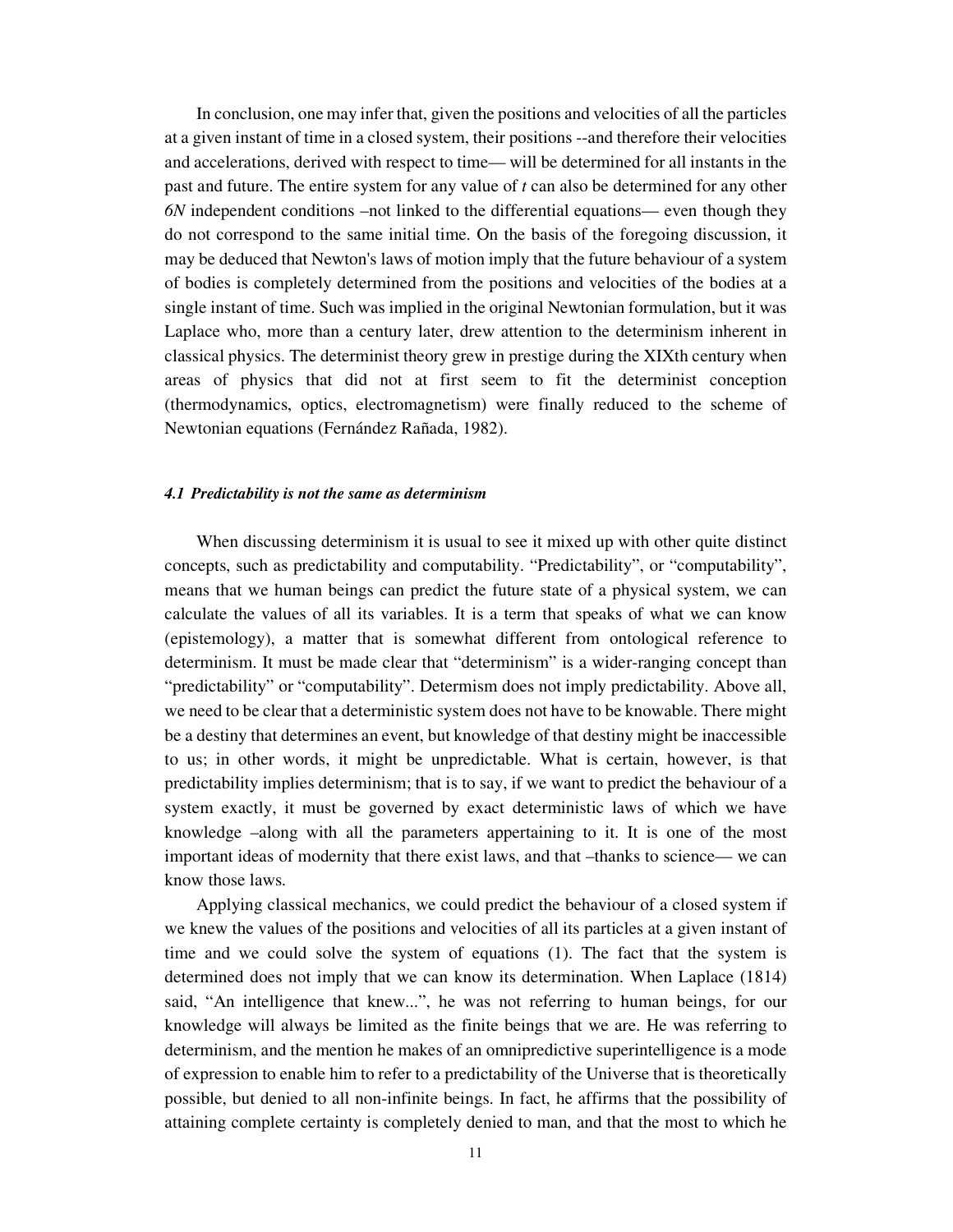may aspire is to obtain a merely probably knowledge. In no case, at least as I interpret his lectures, may we understand Laplace's statement as the affirmation of our unlimited predictive capacity. He was well aware of the extremely high number of atoms contained in a few grammes of matter, and that knowledge of their positions and velocities far exceeds any human capacity.

Respecting human beings, the paragraph on superintelligence continues:

[A]ll the efforts [of human beings] to seek truth tend merely to approximate it continuously to the intelligence that we have just posited, but from which we shall remain forever removed.

Laplace refers here not to predictability but to ontological determinism. Laplace's demon is a being of infinite capacity and can therefore know with absolute precision the position and velocity of each particle; he can make predictions to any degree of certainty. Predicting with infinite precision is equivalent to determining, and it is on this basis that Laplace with the term infinite predictability refers to determinism. However, human beings, far from being gods or all-powerful demons, do have a finite capacity, and our calculating power and the sensitiveness of the measuring apparatuses in our experiments and observations depend on our technological capacity, which is growing apace but is always limited. It cannot be infinite. Laplace adopts a very clear stance that does not admit of controversy: the world described by Newtonian mechanics is deterministic; the differential equations (1) have unique solutions once the initial conditions or environment have been established, and this implies determinism.

Any chaotic deterministic system, such as that arising in the problem of many bodies interacting gravitationally according to Newton's laws, is predictable up to a time that is constrained by the computational capacity of computers. To give a couple of examples of chaotic systems, we cannot with present-day computers, which carry out calculations over relatively short periods of time, predict what the weather will be beyond about a week, or in the positions of the planets in the solar system beyond a few million years.

Popper (1956), incorrectly in my opinion, put forward the view that classical physics does not require Laplacian determinism. He speaks of predictability (which he calls "scientific determinism"), and would have us believe that it is this form of determinism to which the majority of scientists and philosophers adhere to, and with which it makes sense for us to consider. The very use of the word "determinism" instead of "predictability" serves only to create confusion. One cannot say that classical mechanics is a correct model of the world and declare at the same time that there is no determinism. Prigogine (1994, 1996) and Prigogine & Stengers (1979, 1984, 1988) also resort to this kind of confusion.

#### *4.2 Crossroads*

The old idea of nineteenth century mathematician and physicist James Clerk Maxwell (Niven, ed., 1890) that the freewill of the individual acts in the form of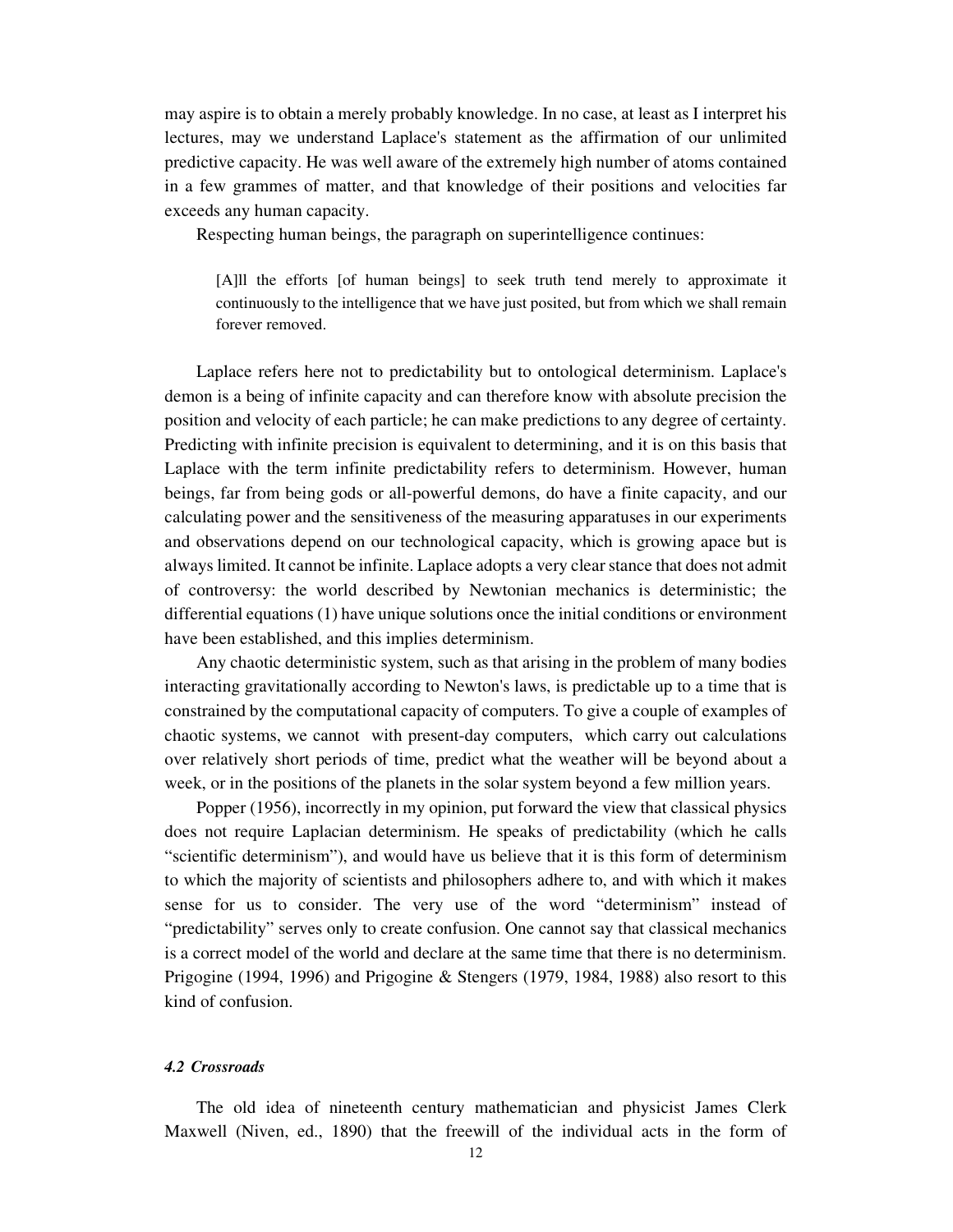crossroads (when the system can follow its destiny along one of two or more distinct paths), the tiniest fluctuations of a given variable of the system producing totally different future outcomes) arose with Prigogine. Following an argument based on thermodynamics, he alludes to indeterminism and the convergence of the Two Cultures (the humanities and the sciences) in relation to the concept of freedom. He declares that modern science approach a level of complexity that support indeterminism, independently of the new discoveries of quantum mechanics to which reference will be made in a latter section. But is it valid to proclaim a form of indeterminism in the behaviour of a system just because we cannot know the underlying determinations that lead to one or other form of behaviour when presented with two possibilities?

Reply: No. There might well be a cause that leads towards one path, however imperceptible at the macroscopic level (for example a simple atom pushing more towards one stable solution than to another), in the crossroads –and indeed there are such causes if we remain within classical mechanics. We are effectively dealing with unstable systems viewed macroscopically that can just as well choose one path as another through small variations, but those variations can, and indeed do, proceed in accordance with equation (1), following a strict determinism. Things are very different in quantum mechanics, as we shall see in section 5.

How does Prigogine respond to these accusations? He is undoubtedly aware of statistical mechanics and its implications. Why does he, then, radically insist on indeterminism? The answer he gives is that statistical description is irreducible to a set of microscopic variables, and that representation in the form of particles following their trajectories must be replace by a purely probabilistic description (Prigogine, 1994, p. 59). The probability distributions of a state do not physically characterize a large collection of particles, each with its own microstate. He therefore denies the very fundamentals of statistical mechanics and implies that thermodynamics is not reducible to classical physics. He believes that the macroscopic variables of the equation that governs the bifurcations is irreducible as a function of the positions and velocities of the components. He denies the bases of a firmly consolidated science whose results are corroborated in all areas except where quantum mechanics enters into play. He denies that thermodynamical quantities depend on what happens in the components of matter. He literally affirms that Boltzmann's attempt to explain irreversibility in terms of reversible laws is a failure (Prigogine, 1994, p. 41). The thesis held by Prigogine and his followers relies heavily on vague arguments in its favour. Prigogine aims to deduce from the dynamics of chaotic systems that the idea of trajectory should be abandoned and replaced by a probability theory of sets of possible trajectories in which these represent irreducible reality rather than representing our ignorance of the microscopic variables of the system. Classical statistics is fully consistent with the apparent paradoxes presented by irreversibility; there is no need for a change of ideas. This kind of conceptual revolution has in fact been set forth, but in terms of quantum mechanics, which we shall consider further on. However, as Batterman (1991) notes, in quantum mechanics the exclusion of hidden variables is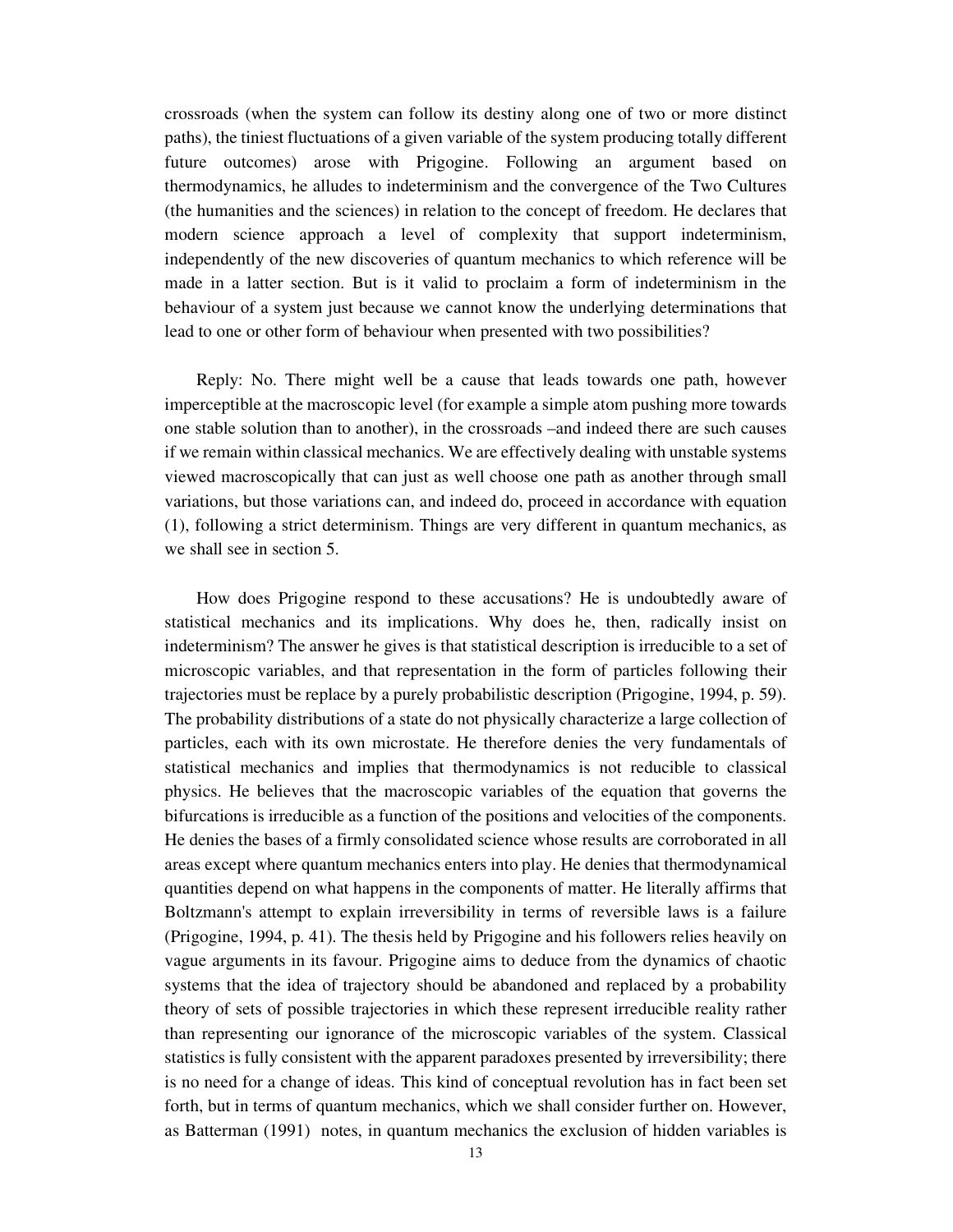supported by firm theoretical and experimental argumentation, whereas in Prigogine's proposal there reigns only unsubstantiated belief with no basis in rational argument to show that Boltzmann's conjectures were erroneous in this regard. Bifurcations correspond to chaotic systems, which are not predicable but are deterministic in classical mechanics.

### *4.3 The arrow of time*

A temporal symmetry may be derived from Newton's equations (1). If we change the

variable t in the equations to –t, then, given that  $\frac{1}{2}$  =  $\frac{1}{2}$ 2 2 2  $(-t)$  $(t)$   $d^{2}\vec{r}_{i}(-t)$  $d(-t)$  $d^2\vec{r}$ <sub>*i*</sub> $(-t$ *dt*  $d^2\vec{r}_i(t) = d^2\vec{r}_i$ −  $=\frac{d^2 \vec{r}_i(-)}{d\vec{r}_i(-)}$  $\frac{1}{\sqrt{2}}$ , the equations will remain unaltered. From the point of view of classical mechanics, there is no distinction between going forwards or backwards in time. This temporal symmetry is linked, among other things, to determinism –a numerically exact causality between the past and the future— by means of which it is possible to determine the past from the future and similarly the future from the past. All destiny is written in a single time: given the past, present, or future, the states of the system for any other time can be determined. We could even say that the passage of time does not exist, that there exists only a Universe that is always the same.

However, we do indeed perceive the passing of time, and we sense the notion that time has a direction, the "arrow of time", and it is this sensation that led many scientists and thinkers of our time to oppose the conception of temporal symmetry. Both Popper (1956) and Prigogine (1996), as well as Prigogine & Stengers (1979, 1988) defend the arrow of time and the indeterminism of classical physics. What is more, they base themselves on the former in order to demonstrate the latter. According to these authors, once the reality of time has been established, the greatest obstacle to achieving a greater rapprochement between the humanities and the sciences would have been eliminated. We no longer have a reason for choosing between practical freedom and a purely theoretical determinism. Mention is made of the arrow of time in the second law of thermodynamics, according to which the entropy, *S*, of the Universe, a measure of its disorder, is increasing. This defines an asymmetry in time: entropy increases towards the future and decreases towards the past. To give an illustrative example, this law tells us that heat flows from hot to cold bodies, or that we can mix fluids merely by putting them into contact with one another, but we cannot then unmix them. In these two examples, we see how irreversibility arises: we cannot make heat pass from cold to hot bodies, or cause mixed fluids to unmix.

Reply: There is no irreversibility in the sense of impossibility; the only reason that we see that some phenomena that suggest an arrow of time, such as why we do not see heat flowing from cold to hot regions, is that such a phenomenon is highly improbable, but not impossible. The second law of thermodynamics explains the reason for this in terms of the deterministic motions of the atoms that make up a physical system and in no way implies a contradiction. In other words, the arrow of time cannot be used to refute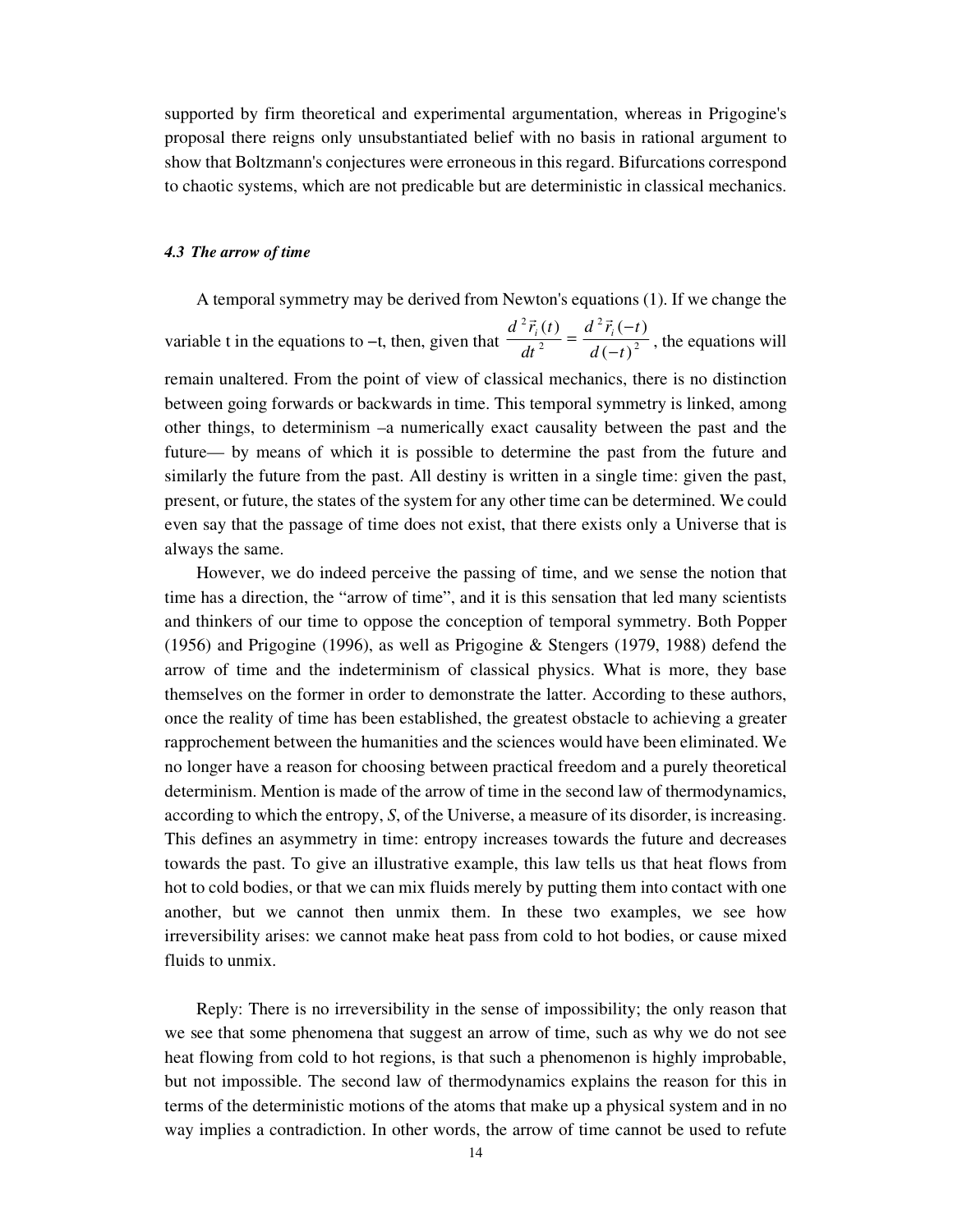determinism. Time is irreversible in unstable systems because the behaviour of such systems in an inversion of the arrow of time is chaotic: very stringent conditions of low probability are required to render it possible to recover a past state in an irreversible process, and small variations in those conditions put beyond our reach any possibility of achieving reversibility. Given that space is continuous, the number of possible microstates in a configuration of particles tends to infinity, and only relatively few possess suitable initial conditions to be able to recover the past state of a system in a temporal inversion when the system is not in equilibrium. Prigogine, however, insists that this arrow of time implies indeterminism because he discounts fluctuations due to entropy; instead, he postulates that reversibility is absolutely impossible rather than merely improbable. His idea is that physical states evolve from non-equilibrium to equilibrium, and that the former are singular states that have all probability concentrated in a multiparametric space of zero size, whereas states in equilibrium can be non-singular. At the moment when one microstate leaves the state of non-equilibrium it ceases to be in a singular state and it is improbable that it should return to that state because of its zero size in the parameter space that allows zero probability for its return. But, as Sklar (1992, "The problem of Initial Probability Distributions") points out, such singular states are unnecessary and represent poorly real physical situations of interest.

It is perfectly possible to explain irreversible phenomena within the fundamental laws of classical mechanics. This was done by Boltzmann (1905) more than a century ago, and his arguments still hold good today:

Given that in the differential equations of mechanics there does not exist any analogue for the second law of thermodynamics, this last cannot be mechanically represented other than by means of suppositions that conform to the initial conditions

The initial conditions of a system, that is to say, the positions and velocities of each of its particles, contain information about the evolution of the system in one sense or another, not the actual differential equations, which, as we well know, are symmetrical with respect to time.

### **5. Quantum mechanics and free will: counterarguments**

Quantum mechanics is not metaphysics and we might therefore think that the subject of free will is beyond its analysis. I am partly in agreement with this position and indeed in this section I shall not try to put forward any metaphysical speculation, but rather the contrary: I shall try to refute speculative ideas that are often present in quantum mechanics. I agree with Physics Nobel laureate Richard Feynman when he says, "If we have an atom that is in an excited state and so is going to emit a photon, we cannot say when it will emit the photon. It has a certain amplitude to emit the photon at any time, and we can predict only a probability for emission; we cannot predict the future exactly.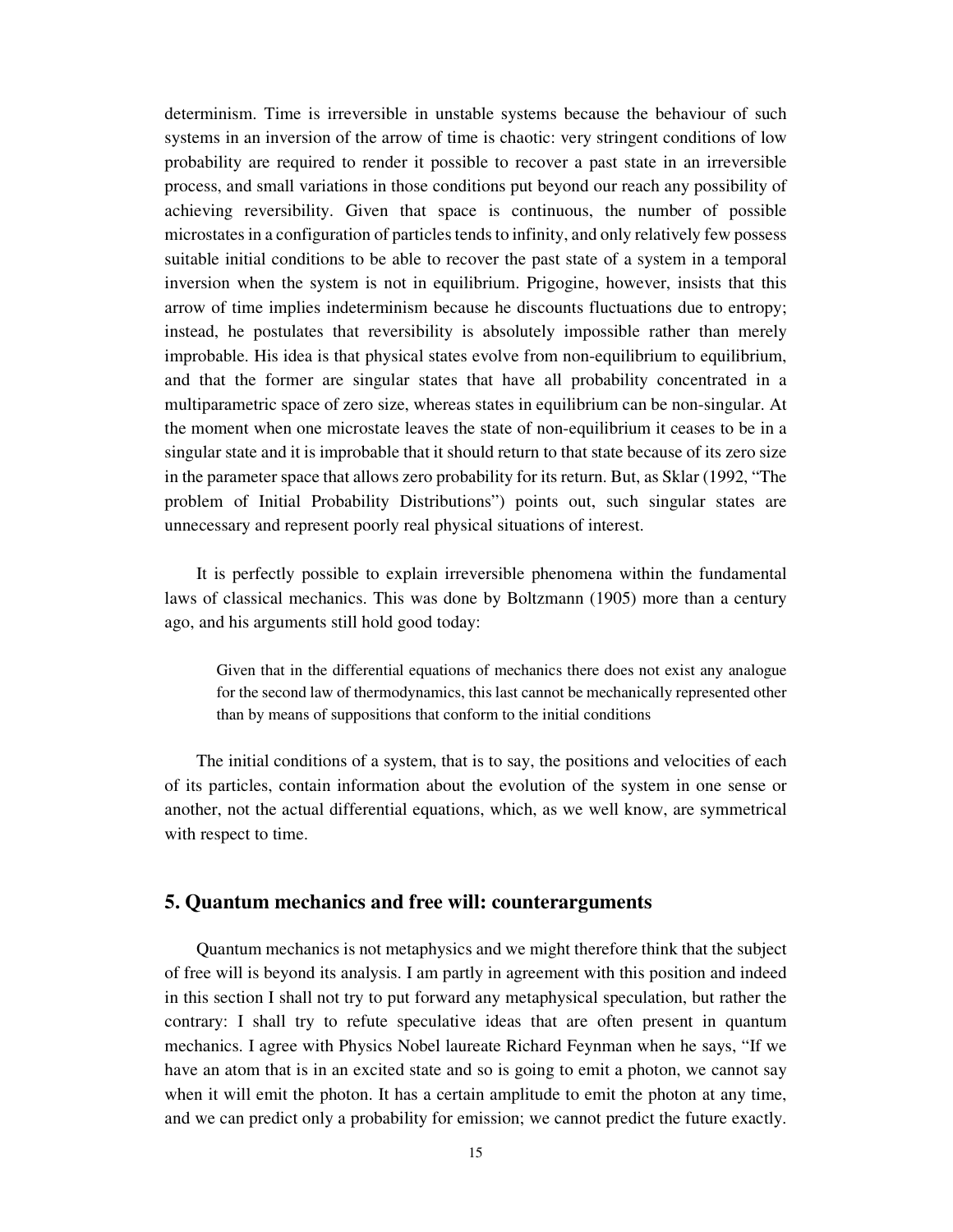This has given rise to all kinds of nonsense and questions on the meanings of freedom of will, and of the idea that the world is uncertain" (Feynman et al., 1965).

### *5.1 Indeterminism in quantum mechanics*

Discussion on free will usually begins with consideration of the possibility of ontological indeterminism. Classical physics is a deterministic model of the world. We can speak of unpredictability but not of indeterminism in the laws of Nature. However, the orthodox interpretation of quantum mechanics accepts indeterminism in observables once they have been measured. For example, we do not know when an atomic nucleus is going to disintegrate. In the wave function  $\psi$  representing a particle or system, the evolution is deterministic in any interval between measurements. The Schrödinger equation before the measurement is made is of first order with respect to time; therefore, given an initial state  $\psi(r,t_0)$  at a fixed time  $t_0$ , the function  $\psi(r,t)$  will be determined for any position *r* and any time *t*. There is no indeterminism in the interval between two measurements; such indeterminism appears only when a measurement is carried out (see, for example, Cohen-Tannoudji et al., 1977). There are other interpretations that do not require indeterminism in their formulation, such as that of Bohm (1952), but the most extensive interpretation of quantum mechanics accepts ontological indeterminism in its formulation.

This indeterminism is present when quantum effects are important and weakens in large collections of particles (the macroscopic state), converging to Newtonian mechanics, so long as there exists a mechanism in which the state of a macroscopic system depends on what happens with a few microscopic particles.

How can a macroscopic motion depend on what happens with only a few molecules? The answer to this question is provided, for example, by investigating the application of quantum mechanics to the biology of human, or any other kind of living, beings; more specifically, in terms of certain studies within neuroscience that take quantum effects into account. Lillie (1927) draws attention to the possible implications of quantum indeterminism in macroscopic biological systems that are distinguishable from macroscopic systems of macroscopic components, such as wind up clocks, whose indeterminism does not transmit to lower scales of the system.

Various mechanisms have been proposed that could transfer this indeterminism to the entire human brain, and therefrom to the entire body, for the nervous system regulates the muscular movement of the entire living being. To be specific, it is believed that that is what happens in the phenomenon known as "synapsis", which consists in the exchange of neurotransmitters:

• One such mechanism alludes to the presynaptic membrane at the tips of the axon being a lipid bilayer, a layer two molecules thick, with one molecule for each layer. The entry or exit of the neurotransmitters in the neuron strongly depends on what happens in this bimolecular layer, which serves the function of master switch (Scott,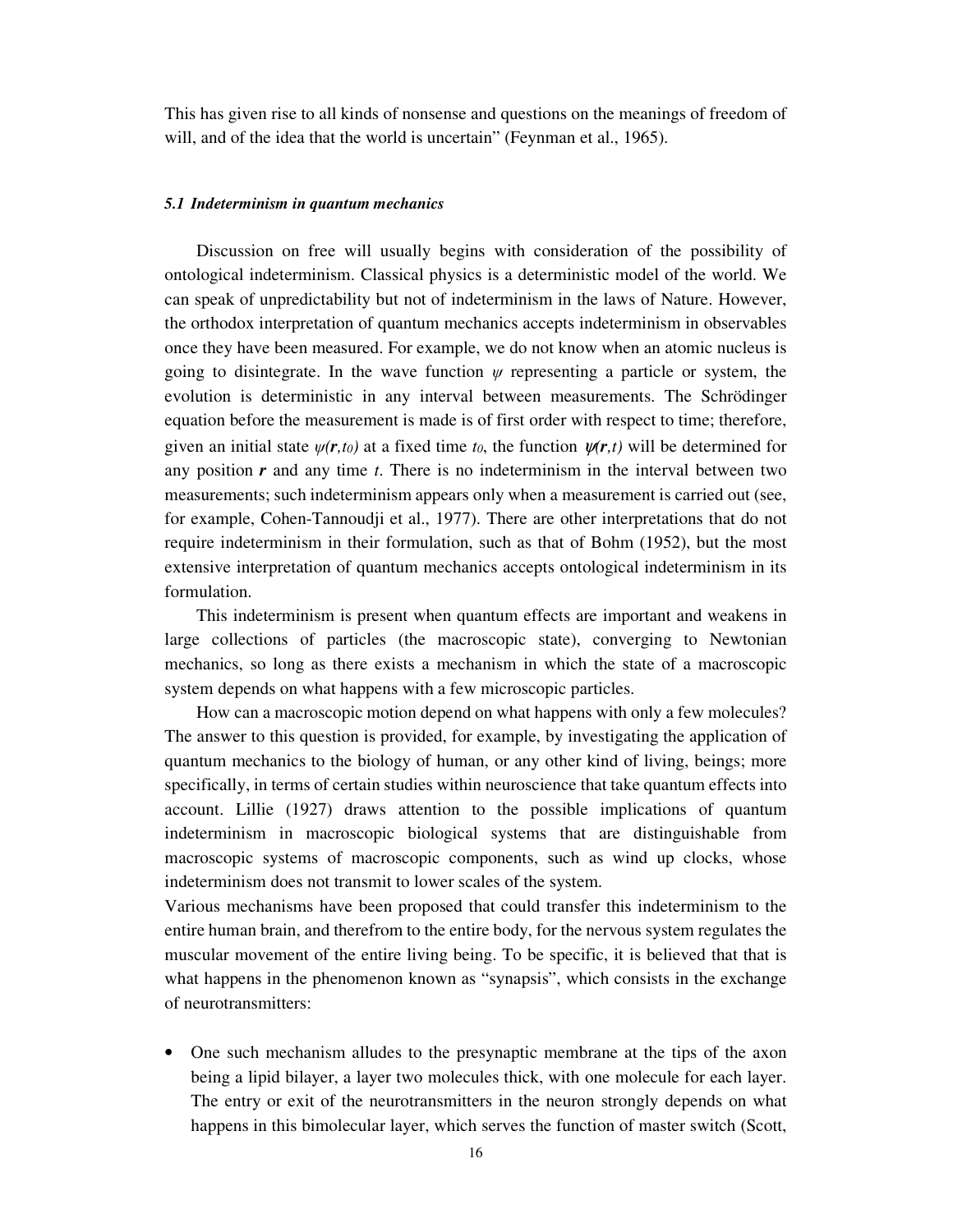1985). The possession a thickness of only two molecules manifests the microscopic effects of the bilayer; whether or not any neurotransmitters pass, giving rise to movements of the body, is dependent in an indeterminate manner on what happens in the bilayer. The amplification of indeterministic behaviour is therefore made possible through such a mechanism as the one just described. Eccles (1973, 1975, 1994) and Beck & Eccles (1992) support this theory.

• Microtubules, protein molecules in dendrites and axons, are compound aggregates of particles that can be in two distinct states, depending only on the position of an electron. Microtubules take part in the control of the synapsis so that the state of the brain depends on these molecules (Mitchison & Kischner, 1984a, 1984b; Penrose 1994; Rosu, 1997).

#### *5.2 Interaction of body and mind*

Given that the ideas of determinism and the negation of freedom traditionally come together, there has been an attempt to see in quantum indeterminism a distancing from classical mechanics that allows freedom (Eddington, 1932; Jordan, 1944; Frank, 1957; Margenau, 1961; Stapp,1995).

If indeterminism affects the macroscopic behaviour of biological systems, it will also apply to human beings. On the strength of this argument Jordan states:

If the supposition is correct that the controlling reactions of organisms are of atomic physical fineness, it is evident according to our modern knowledge that the organism is quite different from a machine and that its living reactions possess an element of fundamental incalculability and unpredictability. One can object that our fundamental understanding of life phenomena is not greatly aided by considering a statistically functioning dice cup instead of a machine as the pattern of organism. But at the moment it is only important for us to determine in the negative sense that the machine theory of organisms (including their further results; e.g., in the sense of a denial of the freedom of the will) can hardly exist in view of the new physics. (Jordan, Engl. Vers. 1944)

We can now know the behavior of an individual organism--regardless of whether animal or man--is not exclusively determined by mechanical necessity; we can no longer, with LaMettrie, forbid the soul or the will to intervene in the fixed and predetermined movements of the body's atoms. (Jordan, Engl. vers. 1955)

Among existing interpretations of quantum mechanics, those that give rise to control by a free being over the matter that constitutes the physical world are based on notion that the mind collapses the wave function during the process of measurement. Among the pioneers of this idea are Compton (1935, 1981), von Neumann (1932), and Wigner (1961, 1967), and it is supported by such authors as Stapp (1991, 1993, 1995), Bass (1975), Heitler (1963), Marcer (1992), and Penrose (1994).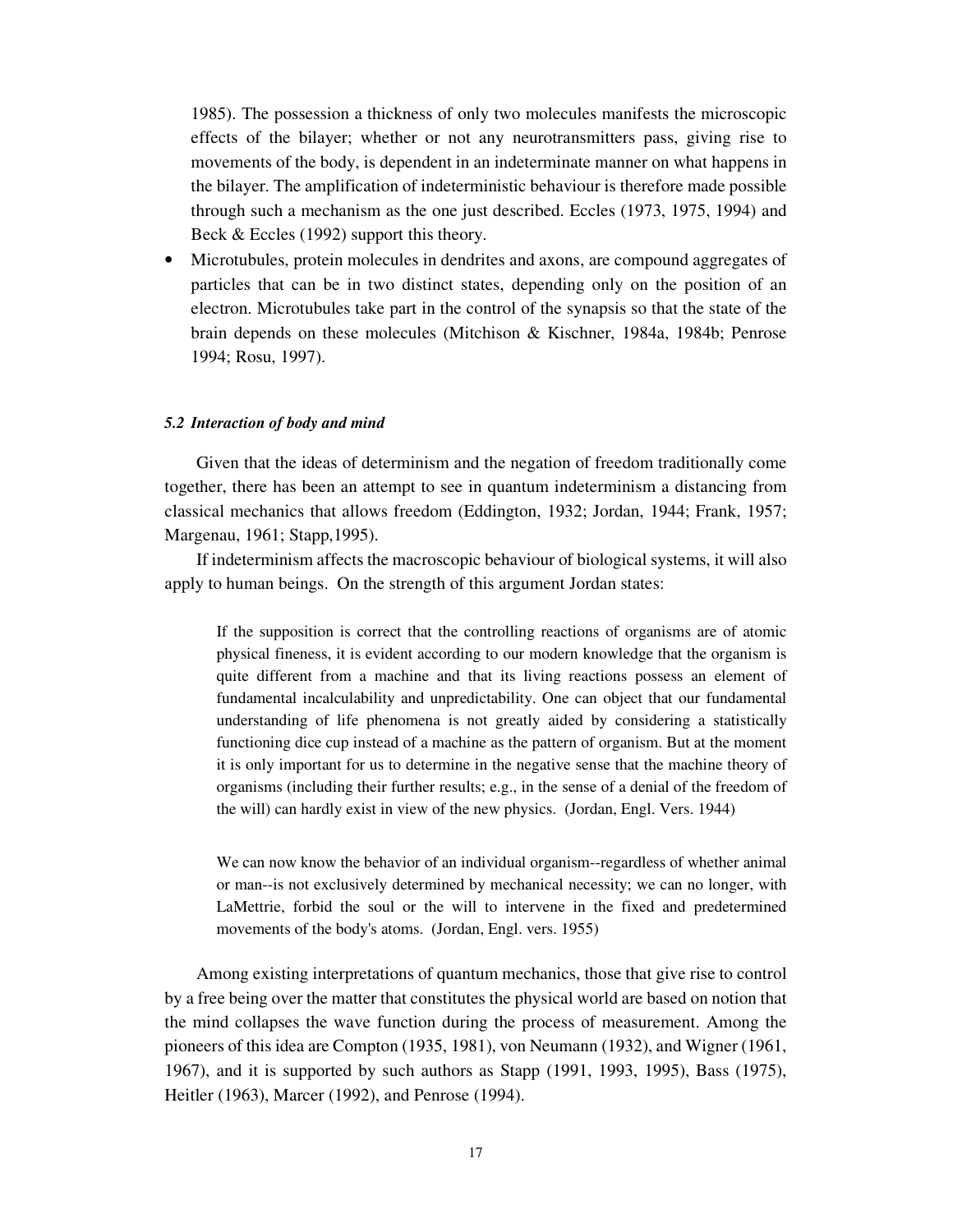In reality the idea is not a new one. This defence of free will is extraordinarily similar to the ideas of the epicureans (for example, Lucretius' *De rerum natura*), who speculated that the atoms of the human body could change their trajectories according to the will seated in the mind of the body's owner. Indeterminism leaves open the possibility of choosing between diverse solutions in the trajectory of atoms, and it is man's will that chooses it. In the present quantum version, human will governs the body by means of the presynaptic membranes, or more specifically by the microtubules. The synaptic connections are controlled by the mind, and the system of neurons would be continuously influenced by them through the activity of the citoskeletons, thus giving rise to "free will" (Penrose, 1994; Horgan, 1994; Rosu, 1997).

There are two aspects to the hypothesis that the mind interacts with the body:

- The measuring apparatuses cannot produce the collapse of the wave functions; they couple (in a superposition of states) to the system observed. Thence is deduced the need of another class of substance that produces the collapse of the wave function: the mind (von Neumann, 1932; Wigner, 1961, 1967). Therefore, the mind can choose the state of all the systems that it observes. That includes the neurotransmission in the brain associated with the mind.
- The mind coordinates all the neuronal states when it generates a thought. This explains how a property of quantum coherence in the brain, the nonlocality in all the particles confers to the brain a unity within a unique quantum state (for example, Stapp, 1991; Josephson & Pallikari-Viras, 1991).

This is clearly a dualism, an interpretation split off from traditional scientific materialism. It is rather an interactionist dualism: the presynaptic membranes, in other words the microtubules, play a role similar to that of the pineal gland that connects the body and soul in the dualism of Descartes (1641). In this perspective are in some way included the ideas of Popper, who, however, localizes the region of interaction with more exactitude; that region does not embrace all cerebral synaptic processes. Together with John Eccles, a neurophysiologist, he proposes an argument for interactionism by defending the existence of a place in the left hemisphere of the brain where mind and brain interact (Popper & Eccles, 1977). In their thick volume, both Popper and Eccles defend freedom with a position allied to quantum liberty; in other words, the mind observes the brain and selects the neurons in order to activate them with the objective of attaining what it wants, of obtaining the mental outcome it desires. In reality not all the authors who speak of freedom within the framework of quantum mechanics declare themselves to be interactionist dualists as does Popper, instead some speak of a mental world "emerging from the physical world". Wigner is uncomfortable with being denominated a dualist and proposes a freedom derived from quantum mechanics that counters the arguments of Popper and Eccles. "No. There is not only a world!", this theoretical physicist asserts. He believes that the new laws of Nature involve human consciousness in the only existing world. But this monistic attempt is a hidden form of dualism.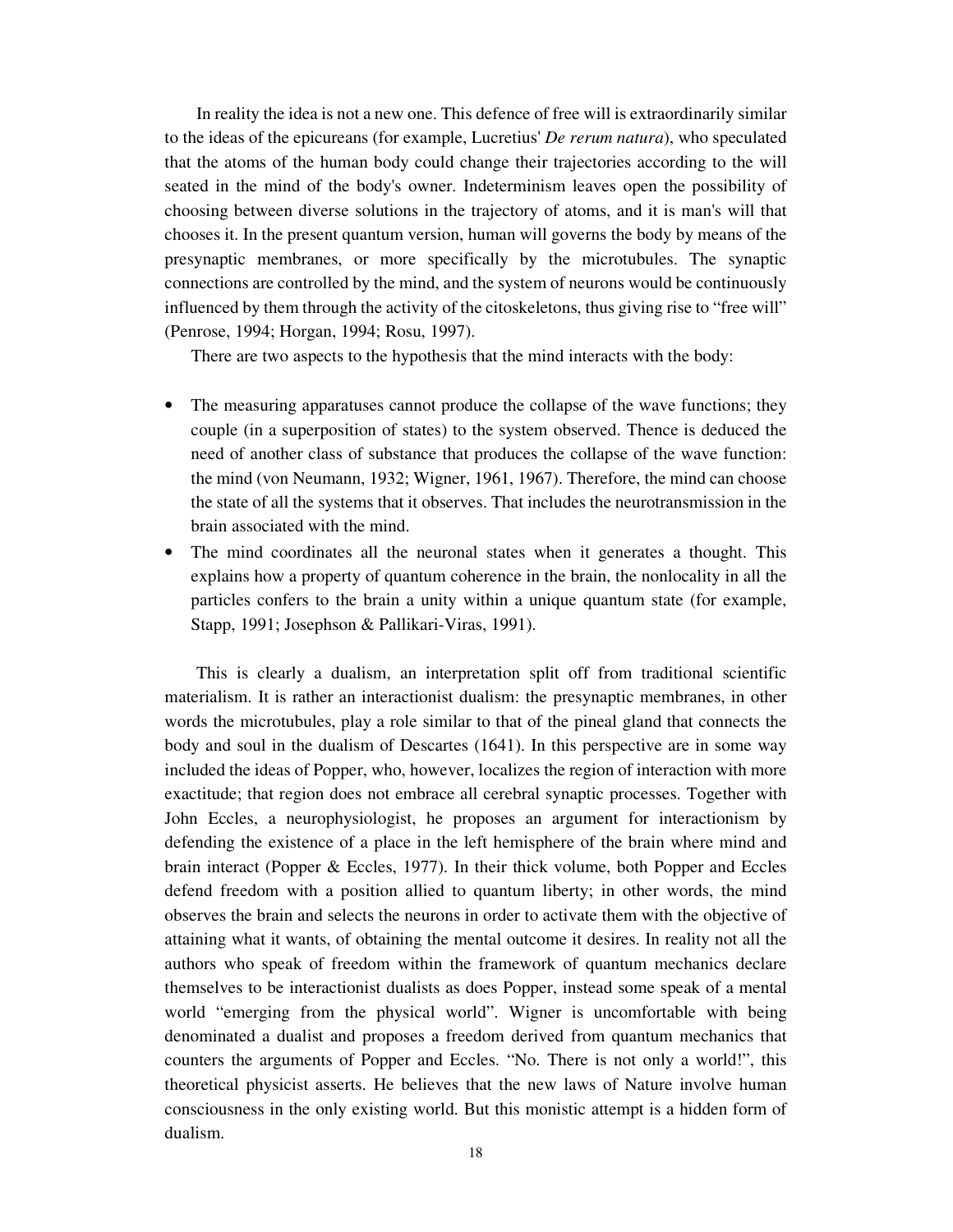#### *5.3 Counterarguments (I): indeterminism does not imply free will*

There are two options: 1) determinism; 2) indeterminism. If case 1) holds, then the atoms in our body follow strictly deterministic laws, and no intervention by us is possible; we cannot be the first cause of the movements of the atoms in our body but are limited by a Laplacian determinism that leaves no space for free will (that is, for free will as defined in section 2, and not for popular and naive notions such as doing what one wants). The interesting case here is the second, that of indeterminism. Let us suppose that quantum mechanics provides a correct theoretical framework within which to put forward an ontological indeterminism (not merely unpredictability as in classical mechanics). What happens to free will in this case? There could be free will, but not necessarily because "indeterminism does not imply free will". Clearly, indeterminism is a necessary condition for free will but it is not sufficient. The libertarian tradition had for centuries been mulling over the subject of determinism when they were asked about freedom, devoting so much time to opposing determinism, that it has seemed as given that the opposite to determinism is freedom. At least that is how some authors have seemed to assimilate the matter, those authors who quickly applauded quantum indeterminism on the grounds that thus could be found freedom.

It is erroneous to think that the discussion on free will is necessarily a discussion concerning necessity or contingency. As Arana (2005) sustains, in the present debate freedom is not to be found between necessity and chance but instead must find its place in opposition to chance and necessity. I believe that there indeed lies the crux of the question: there cannot be freedom while there is only chance or necessity. As Kant (Op. Post. 1928, refl. 5369) pointed out, freedom is neither Nature nor chance. Those philosophers or scientists who hold that indeterminism is free will forget the rules of classical logic and tell themselves:  $p \rightarrow \neg q \Rightarrow \neg p \rightarrow q$ , where "p" is determinism and "q" is free will. Such a deduction is incorrect.

Think, for example, of a robot that follows indeterministic laws of chance. It is free? No it is not. Indeterminism is not the absence of causation but the presence of indeterministic causal processes (Fetzer, 1988). I mean that "causality" is not necessarily determinism; we may understand "causality" in a wider sense: causality as "explanation" or "reason". An explanation or reason for an event means the following of a law (a law of statistics, perhaps), and the presence of laws is the absence of free will. Quantum mechanics is non-deterministic but it is not acausal. There is always a cause, an explanation or reason, for any phenomenon. For example, when an electron is pushed towards another electron both are repelled and their positions and velocities are indeterminate. The cause of the repulsion are the laws of electrostatics. The electrons are not free to choose whether or not to be repelled.

Renouncing the fatalism of scientific materialism requires disabusing oneself of any idea of causality, freeing oneself, therefore, from any explanation. The moment an act, a choice, etc., can be explained in terms of physical laws, even if probabilistic, we are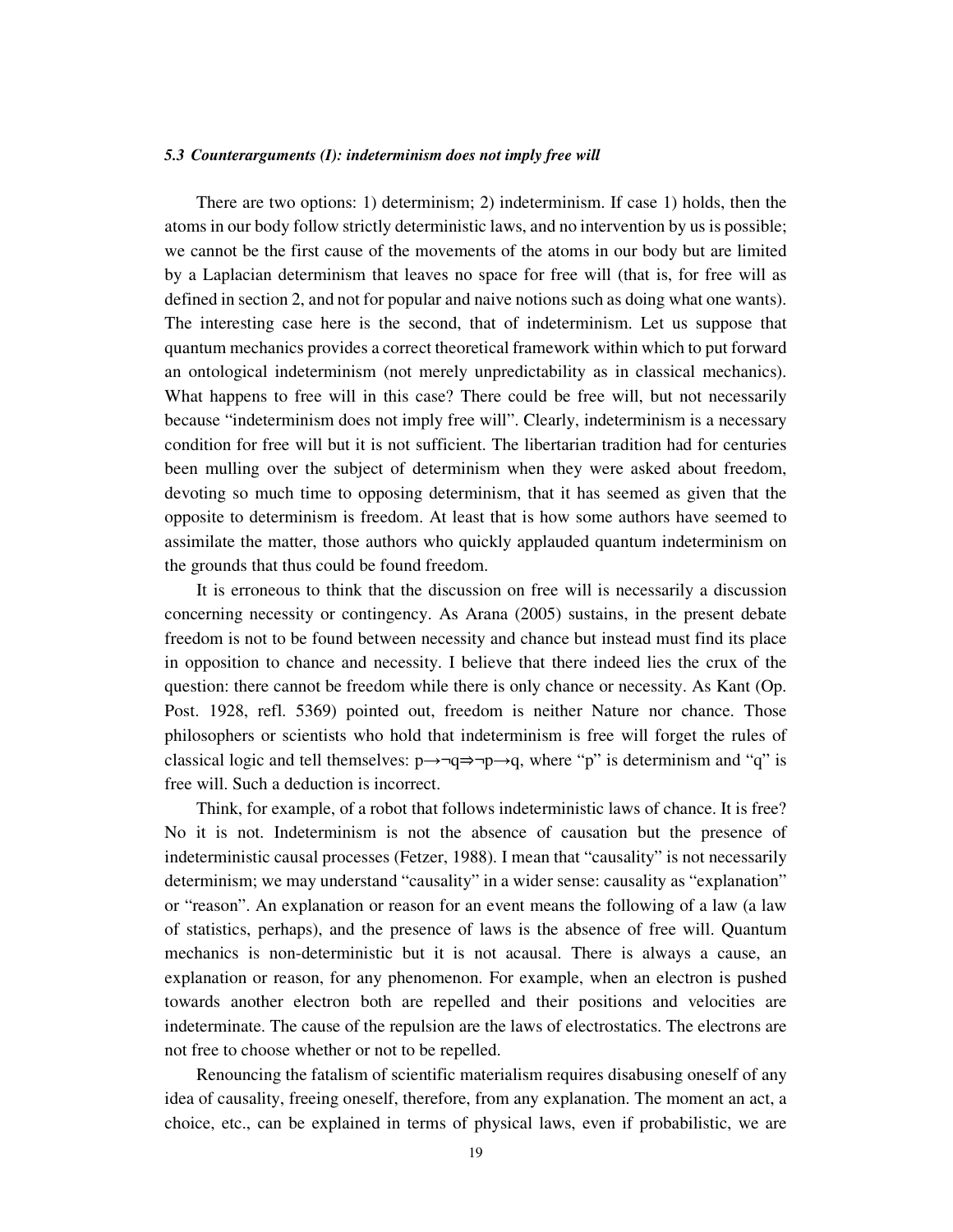including that action, choice, etc., as another phenomenon of Nature and hence negating that its origin is in ourselves, like something that is independent of Nature.

### *5.4 Counterarguments (II): scientific knowledge of consciousness*

An argument in favour of mind based on physics cannot avoid being in a sense gratuitous; it is an opinion rather than an empirical or rational result that is proper to science.

Wigner and von Neumann point out that consciousness is necessary for an understanding of quantum mechanics in order not to fall into contradictions, but their reasoning has a number of tremendous flaws. Their differentiation between mutually coupled systems and those which, on merging, produce a collapse of the wave function, giving rise to a measurement, seems reasonable enough. Their observation that human beings make measurements seems to be correct. The doubtful inference is the attribution of a collapsing character to something that is possessed exclusively by human beings, namely mind. The fact that measurements are associated with collapse, and that human are present during the measurements does not imply that humans are responsible for the collapse. To say that human beings are present during the measurements is tantamount to saying nothing, given that humans have knowledge through their interaction with the known object. If there were no humans present they would have no knowledge and would make no measurements.

The answer that might be expected is: if the human mind does not produce the collapse during the measurement, what does produce the collapse? Is there an alternative to the hypothesis that mind collapses wave functions? Yes, it is clearly possible to conceive a quantum theory without invoking consciousness (Stenger, 1997), a materialist and reductionist position is quite consistent with observations and quantum theory. The role of the human observer in a measurement does not have to possess any particular significance and can even be considered unnecessary (for example, Shimony, 1988; Mulhauser, 1995). There certainly is such an alternative. For example, the physical system itself, which includes both the measuring apparatus and the system to be measured, macroscopically produces the collapse on itself of the wave functions associated with its microscopic components.

In effect, the interpretation of Bohr, along with most of the greatest specialists in quantum physics, is that it is not consciousness but the distinction between the investigative apparatus and what is investigated that is the central element of the act of fundamental quantum observation. A machine with a computer can do the experiments and an observer read off the results provided by the machine once the result has been recorded in its memory. This cannot be verified given that we cannot know whether the collapse has been produced by the computer and measuring apparatus or by the human mind when the observer checks the result, but we do at least know that quantum mechanics can be interpreted without the notion of autonomous mind in the role of the observer.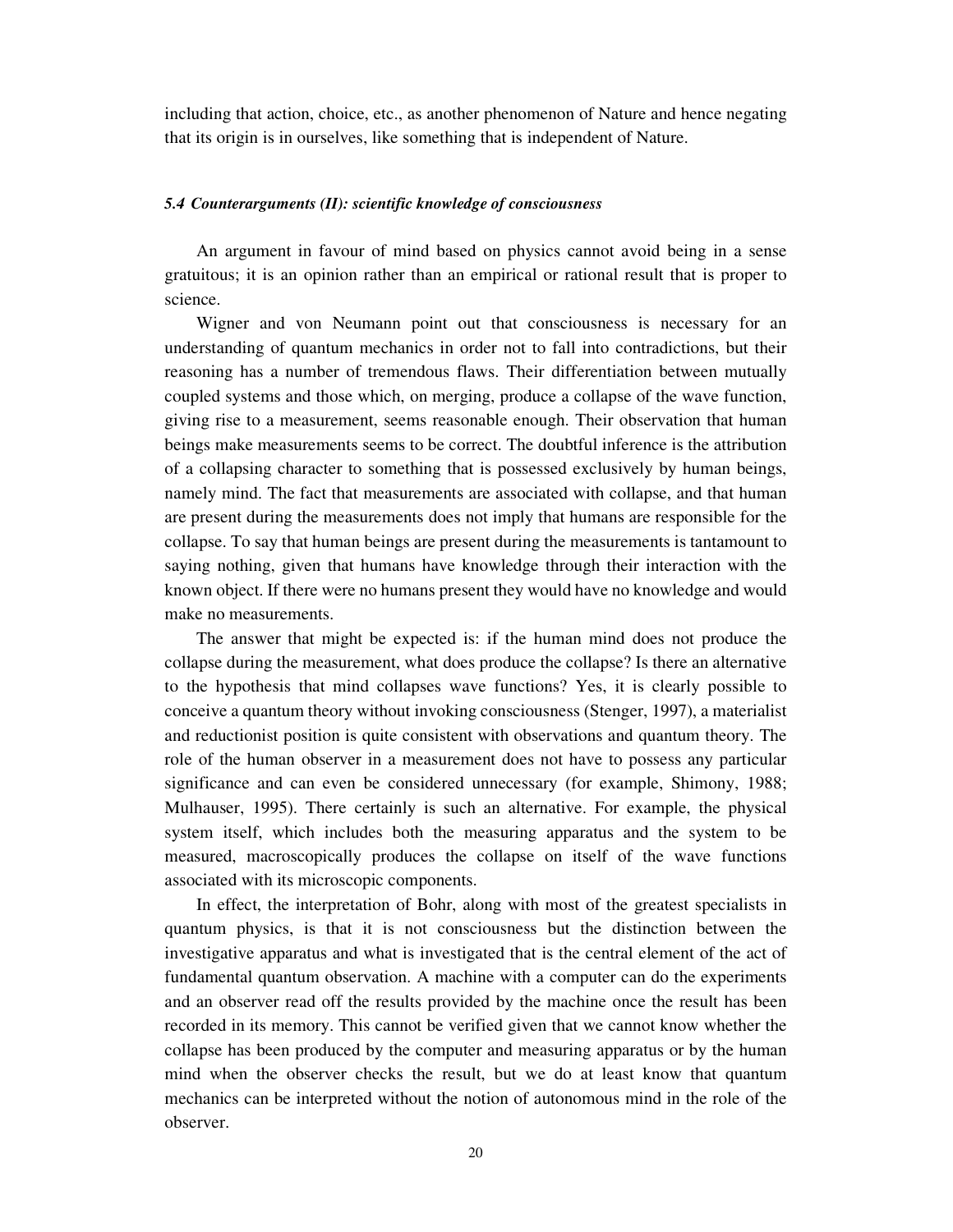Neither should coherence of all the parts of a quantum system, whose states are joined and interdependent until the collapse is produced, be confused with a coordinating direction of the system, like a conductor with his orchestra. The parts of a physical system can indeed be compared with the parts of an orchestra in which the musicians listen to one another's playing, but there could be notable cohesion only at low energy levels (at low temperatures), or where there hardly existed any interaction with the surroundings (Mulhauser, 1995). Even in the case that it was discovered at some time in the future that the human brain could maintain such special conditions, like superconductors at low temperature, the orchestra conductor is still missing, and neither classical nor quantum physics can have anything to say on the matter. The arguments of Stapp (1991), which differentiate between classical and quantum mechanics, cannot alone constitute an argument on the mind-body problem.

It has to be concluded that contemporary physics has not brought us any nearer to a knowledge of an autonomous consciousness "freely" governing the body. The introduction of the new concepts of quantum mechanics is irrelevant to the mind-body problem, as is explained in an article by Ludwig (1995), "Why is the difference between quantum and classical physics irrelevant to the mind/body problem?" We could adopt a subjectivist stance, just as at the time of the predominance of Newtonian mechanics one could be a Berkeleian idealist, but such points of view are nothing more than opinions beyond the scope of science.

Physicists have nothing to say regarding mind, but neuroscientist most certainly do. Nowadays, most neuroscientists believe that the idea of an autonomous mind or soul is a myth. Instead they adopt a materialist position in which mind can be explained in terms of neurological processes (Crick, 1994).

There are many examples illustrating materialist philosophy in the neurological sciences. The electric signals applied to the brain produce variations in our consciousness, such as images and memories (Penfield  $&$  Perot, 1963). The opposite is also true: electrical signals are registered in the brain that are associated with any conscious sensation. Moreover, electroencephalograms register activity before the individual is "conscious" of the sensation. For example, in an experiment (Deeke et al., 1976; Libet, 1985, 1987) in which a number of volunteers connected to encephalographs moved their fingers at will the apparatus registered electrical activity lasting about 300 milliseconds before the person became conscious of taking the decision to move the finger. This clearly implies that the unconscious activities of the brain fires off the activity of the neurons, and this means that matter governs consciousness before consciousness governs matter. The mind cannot be autonomous in the taking of decisions. Furthermore, it is clear that a minimum time (60–70 seconds) is required for the brain to carry out operations that the simplest conscious sensations produce (Libet, 1985). This time interval is too long for it to be considered a spontaneous decision. Neurons cannot wait so long for instructions from the mind in order to execute a decision on the state of a neurotransmission.

The quantum coherence state property of the entire brain is also absurd if we bear in mind certain experiments in which the neuronal unity between both cerebral hemispheres is severed. In this case, two wills are made manifest (Sperry, 1964). The unity of the brain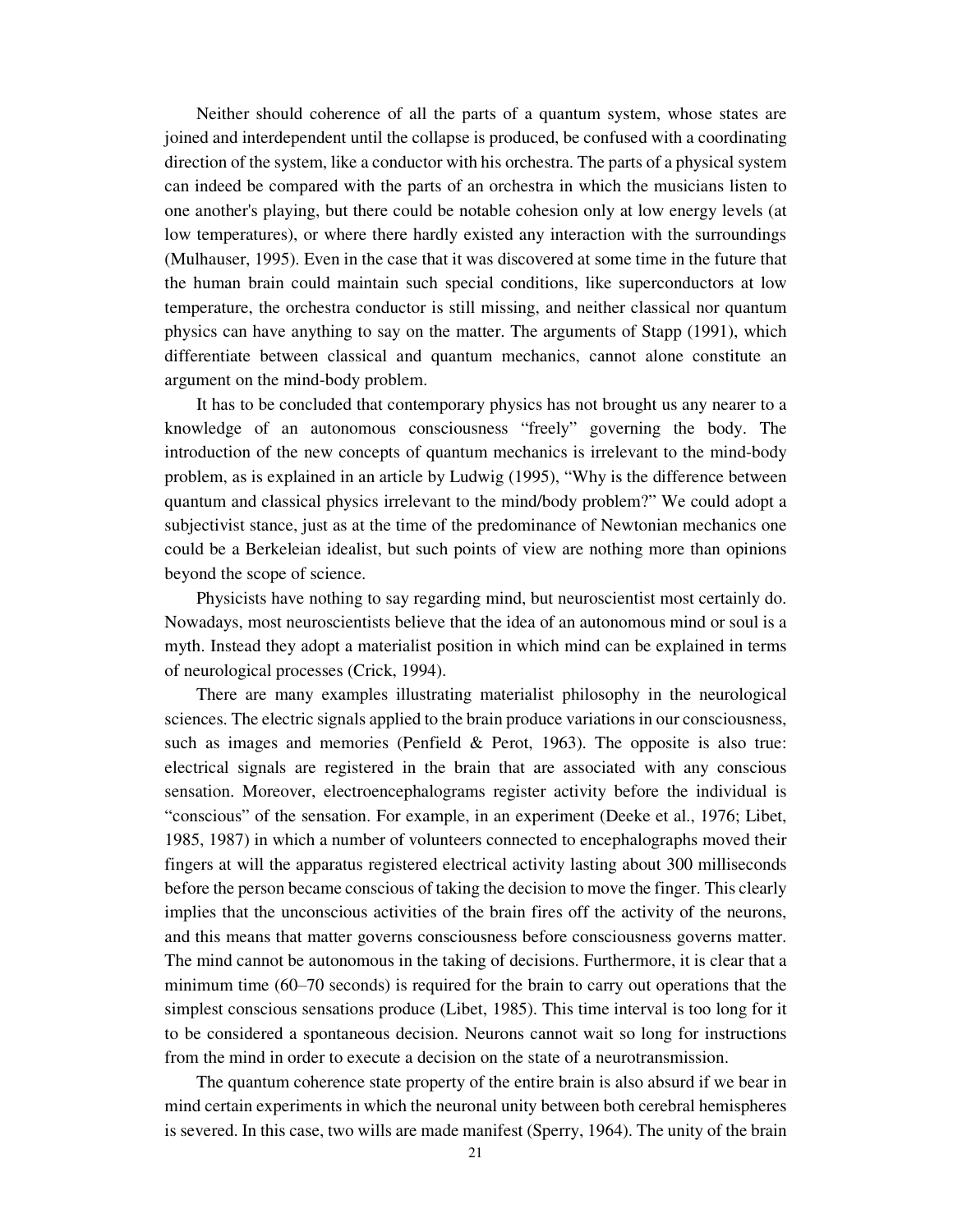is owed to "neurological connections" and not to any quantum coherence property. Neither can we relate the will (our capacity to take decisions) with the capacity to observe during a measurement, as proposed by quantum subjectivism. There are areas of the brain (Brodmann's area 24) directly related to will and, when these are damaged, the patient can observe (measure) but the brain cannot send an order for the body to move (Crick, 1994, post scriptum).

All these examples constitute experimental evidence, and not mere hypotheses based solely on speculation. And all these facts indicate that there is no autonomy in the brain, no "ego" sending orders to the body. The defence of free will is impossible in this context, and speculation on the subjective role of consciousness in the measurement of quantum systems is absurd.

#### *5.5 Counterarguments (III): evolution and ontogeny*

The problem that most philosophers who support an origin of mind in the context of the theory of evolution have is that they are either insufficiently familiar with the theory or forget many of its important points. In general, they do not even concern themselves with the origin of mind. It is there –so they think— and has somehow emerged from matter in some way; they think that the word "emergence" resolves all the problems and enables them to speak of the spiritualization of matter. The same happens when we ask ourselves about the origin of mind during the growth of a human body through cellular multiplication (ontogeny) from the moment in which the spermatozoon and ovum unite. Leaving aside religious and personal beliefs, we must consider that neither evolution nor ontogeny can explain the emergence of an autonomous mind that collapses wave functions in matter. The DNA copy contains only instructions for the building of proteins in various "material" tissues. Mutations are merely alterations of DNA. And on goes the argument. It is useless insistently to intone, "Emergence, emergence!" while we are in a world of "matter, matter!" Emergence of what? Of a mind that distinguishes matter while at the same time itself being generated by matter? Absurd.

According to quantum subjectivism, mind should emerge spontaneously. It is not possible to speak of a half or a quarter of a mind producing a half or a quarter of a collapse, or that there is no mind and matter couples with other physical systems. This is the position of von Neumann, Wigner, and others. We must therefore think of the spontaneous creation of mind. Consider a baby, a human cub, without mind and consisting purely of matter. A second later we have a baby with a mind that can produce a collapse of the wave function of the systems it observes. Absurd.

The problem most difficult to solve is the paradox of the Universe before the existence of any mind (Bohm  $\&$  Hiley, 1993). If mind produced the collapse of wave functions in matter, then Nature prior to the existence of mind would be without such collapse, and the real Universe could not have been born because it would have to be in a superposition of states. Absurd. Even more ridiculous ideas have been put forward to explain this paradox (for example, Kafatos & Nadeau, 1990): a universal Mind (God?)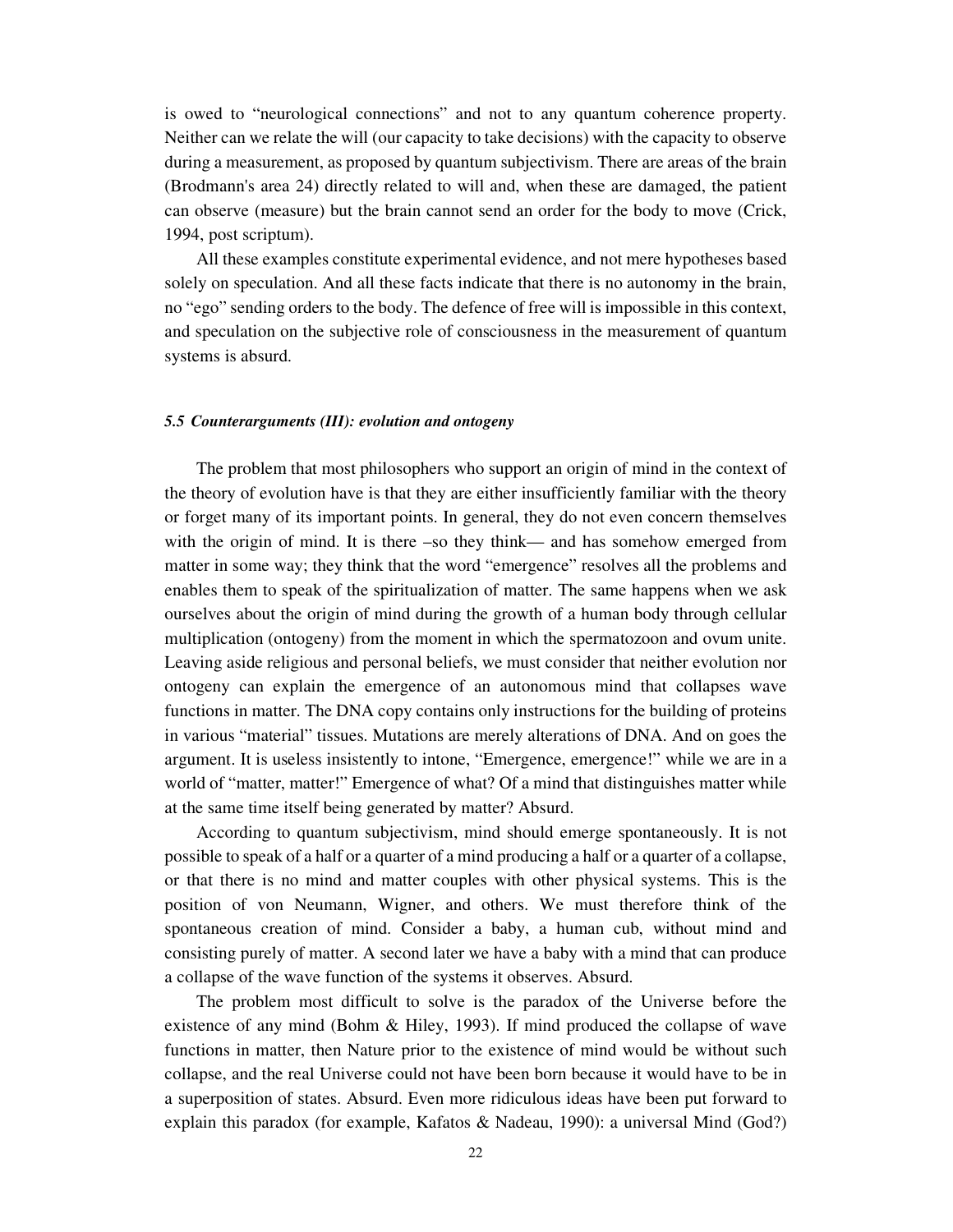was present before the existence of life on Earth and produced the collapse of the wave functions. This pantheistic solution does not explain why human minds are now responsible for that collapse rather than the Mind of God. Did God's mind vanish after the appearance of our mind on Earth? Absurd.

### **6. Conclusion**

I briefly summarize below the main conclusions of this essay:

The concept of freedom that is worth discussing for its non-trivial metaphysical content is the freedom of man with respect to the laws of Nature and the origin of his volitions.

- The positions of ontological antireductionism are just opinions outside the remit of science and existing empirical evidence.
- Indeterminism is a necessary but insufficient condition for free will to exist. Spontaneity is not the same thing as chance.
- The description of the world derived from classical physics is deterministic.

The description of the world derived from quantum physics does not have a unique interpretation, but it is difficult to see how indeterminism is refutable.

• The dualistic role of mind in quantum mechanics, essential if free will is to be deduced therefrom, comes into conflict with many experimental findings of neuroscience.

• From the point of view of the evolution of species, it quite impossible to put forward a non-materialist theory for the creation of mind that quantum libertarians proclaim as reality.

The position of the natural sciences with regard to free will continues in our time to resemble that of the French materialist, except in decontextualized postures that use scientific terminology to refer to sundry speculations that have no grounding in objective terms.

All the preceding argumentation would be unnecessary if we were to admit what seems to me and others seems utterly trivial: science, dealing as it does with what is objective, cannot defend the idea of freedom, which requires autonomous recognition of the subjective. The development of the argument given here is in a sense a tautology regarding the simple fact of the determination of some scientists and thinkers to deny it. Science –past, present, and future— can never defend the hypothesis of the freedom of man. It is no longer a question of enter into a detailed discussion of quantum mechanics; neither is it a question of waiting for a new theory to provide a suitable defence. It is simply that science and freedom cannot fit into the same holdall. Libertarianism must follow a path that carries it far from science.

Most thinkers have difficulties with the justification of responsibility without the concept of freedom. Fearing a social disorder in which one can licitly cause harm by alleging lack of responsibility and blaming either Nature or society for any ensuing ill, these thinkers appeal to the "human dignity" and the need to defend free will or freedom at all costs. In spite of the common use of the expression "human dignity", it nonetheless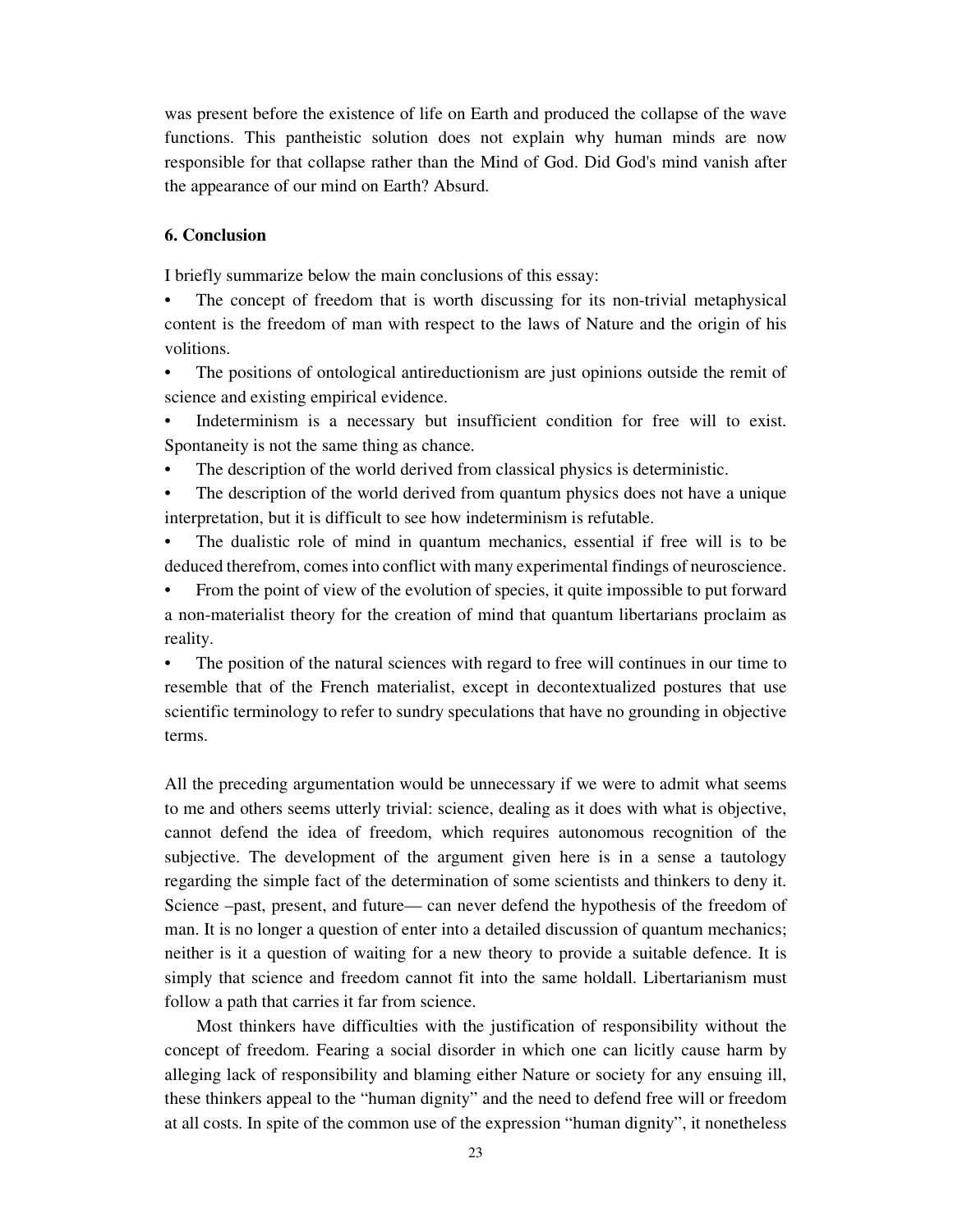remains a poetic allegory rather than a term based on rationality. Skinner (1971) considers, quite reasonably, that the use of phrases such as human "freedom" and "dignity" derives from detestable superstitions. They who proclaim the need for freedom at all costs are in reality men of little faith who lack the human capacity to live in the desert of nihilism. We probably cannot continue to apply the term "responsibility", but we can establish some criteria of social order, punishment specifically, that is directly incumbent on the said order with the aim of avoiding acts that are prejudicial to a community. It is not necessary to be responsible (in the sense of having chosen "freely") in order to receive a punishment. The punishment can be applied for other reasons, such as the prevention of future crimes or misdemeanours.

Neither is it the case that poetic allegories escape the sensibilities of those who adopt a fatalistic point of view. As Boltzmann (1903) said (and I agree with him):

I can just imagine the horror that my thesis would inspire in the idealist, who would fear to see swept away all that is grand and sublime, and all that is poetic ruined in favour of a mechanism that is devoid of all sentiment. But such a fear would seem to me to be based on a complete misapprehension of all that I have said thus far.

Effectively, there is sublime poetry in the idea that everything can be reduced to mechanical materialism, and there is a certain beauty in the idea. Far removed from science, in philosophically inspired literary prose and verses, we also find many examples of the aesthetic exaltation of fatalism. Love of fatalism is considered by some great poets to be the greatest glory of human understanding. For example, Omar Khayyám in the *Rubáiyát* poetically describes the passionate resignation of an absolute religious determinism. This philosopher-astronomer-poet of the XI/XII century meditates dolorously on the pain of existence and the death that surely awaits us.

The denial of free will that will no doubt continue to undermine many past and future philosophical systems, does not mark the demise of thought; neither is it the destruction of human dreams. Quite the contrary. It marks the beginning, the beginning of thinking that raises man beyond his dreams. It is the road to unlimited creation. It is the eternal dream that mixes life and death, being and not being. As human beings we shall attain our desired immortality.

### *References*

- Adler, M. J., ed. (1973). *The idea of freedom. A Dialectical Examination of the Conceptions of Freedom*. Westport: Greenwood Press.
- Anderson, P. W. (1972). More is Different. *Science*, August 1972, pp. 393-396.
- Arana, J. (2005). La libertad, frente a la necesidad y el azar. In: *Sociedad Castellano-Leonesa de Filosofía, Naturaleza y Libertad. La filosofía ante los retos del presente* (pp. 17-31). Salamanca: Sociedad Castellano-Leonesa de Filosofía.
- Ayala, F. J. (1983). Biology and Physics: Reflections on Reductionism. In: A. Van der Merwe (Ed.), *Old and new questions in Physics, Cosmology, Philosophy and Theoretical Biology* (pp. 525-534). New York: Plenum Press.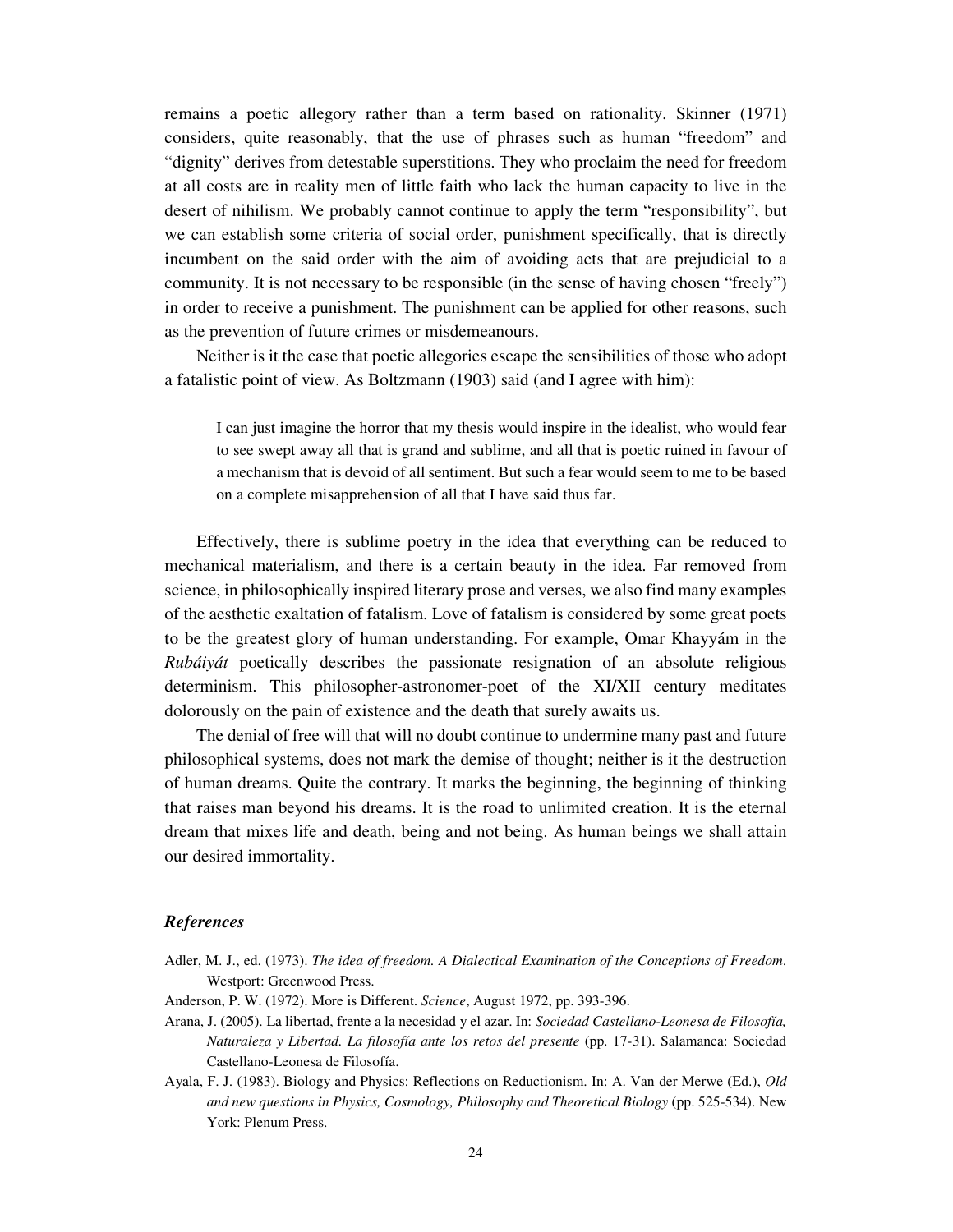Bass, L. (1975). A quantum mechanical mind-body interaction. *Foundations of Physics*, Vol. 5(1), p. 159.

- Batterman, R. W. (1991). Randomness and probability in dynamical theories: on the proposals of the Prigogine school. *Phil. of Sci.*, 58, 241.
- Beck, F., & Eccles, J. C. (1992). Quantum aspects of conciousness and the role of consciousness. *Proc. Nat. Acad. Sci.*, 89, 11357.
- Bohm, D. (1952). A suggested interpretation of the quantum theory in terms of hidden variables I and II. *Physical Review*, 85, 166.
- Bohm, D., & Hiley, B. J. (1993). *The Undivided Universe: An Ontological Interpretation of Quantum Mechanics*. London: Routledge.
- Boltzmann, L. (1903). *Über die Principien der Mechanik: Zwei akademische Antristtsreden*. Leipzig: S. Hirzel.
- Boltzmann, L. (1905). *Populäre Schriften* (essay 19)*.* Leipzig: Barth.
- Büchner, L. (1855). *Kraft und Stoff: Empirisch-naturphilosophische Studien*.
- Bueno, G. (1995). *¿Qué es la ciencia?* Oviedo: Pentalfa.
- Cohen-Tannoudji, C., Diu, B., & Laloë, F. (1977). *Quantum mechanics* (chapter 3). London-New York: John Wiley & Sons.
- Compton, A. H. (1935). *The freedom of man*. New Haven: Yale University Press.
- Compton, A. H. (1981). Reinventing the philosophy of Nature. *Review of Metaphysics*, p. 3.
- Comte, A. (1842). *Cours de philosophie positive*. Paris.
- Crick, F. (1994). *The Astonishing Hypothesis: The Scientific Search for the Soul*. London: Simon and Schuster.
- Deeke, L., Grötzinger, B., & Kornhuber, H. H. (1976). Voluntary finger movements in man: cerebral potentials and theory. *Biol. Cybernetics*, 23, 99.
- Descartes, R. (1641). *Meditationes de prima philosophia*, Paris.
- Eccles, J. C. (1973). *The Understanding of the Brain*. New York: McGraw Hill.
- Eccles, J. C. (1975). *Facing Reality*. New York-Heidelberg: Springer-Verlag.
- Eccles, J. C. (1994). *How the Self controls its Brain*. Berlin: Springer-Verlag.
- Eddington, A. S. (1932). The decline of determinism. *Mathematical Gazette*, 16, 66.
- Fernández Rañada, A. (1982). Determinismo y caos en las leyes físicas. In: *Actas del I Congreso de teoría y metodología de las ciencias*, Oviedo.
- Fetzer, J. H. (1988). Probabilistic metaphysics. In: J. H. Fetzer (Ed.) *Probability and Causality* (pp. 109- 132). Dordrecht: Reidel.
- Feynman, R. P., Leighton, R. B., & Sands, M. (1965). *The Feynman Lectures on Physics, Quantum Mechanics, Vol. III* (chapter 2). Massachusetts: Addison-Wesley.
- Frank, P. (1957). *Philosophy of Science* (chapter 10). Englewood (N. J.): Prentice-Hall.
- Gallagher, R., & Appenzeller, T. (1999). Beyond Reductionism, *Science*, 284, 79.
- Goldenfeld, N., & Kadanoff, P. (1999). Simple Lessons from Complexity, *Science*, 284, pp. 87-89.
- Heitler, W. (1963). *Man and science*. New York: Basic Books.
- Hobbes, T. (1654). *Of Liberty and Necessity.*
- Horgan, J. (1994). Can Science Explain Consciousness? *Scientific American*, 271(1), pp. 88-94.
- Jordan, P. (1944, English translation). *Physics of the twentieth century*. New York: Philosophical library.
- Jordan, P. (1955, English translation). *Science and the course of history*. New Haven: Yale University Press.
- Josephson, B. D., & Pallikari-Viras, F. (1991). Biological Utilization of Quantum Nonlocality*. Foundations of Physics*, 21(2), 197.
- Kafatos, M., & Nadeau, R. (1990). *The Conscious Universe*. New York: Springer-Verlag.
- Kant, I. (1788), *Kritik der praktischen Vernunft*, Riga.
- Kant, I., (1928, posth.). *Reflexionen zur Metaphysik II*.
- Laplace, P. S. (1814). *Essai philosophique sur les probabilites*.

La Mettrie, J. (1749). *L'Homme Machine*.

Libet, B. (1985). Unconscious cerebral initiate and the role of conscious will in voluntary action. *Behavioral and Brain Sciences*, 8, 529-566.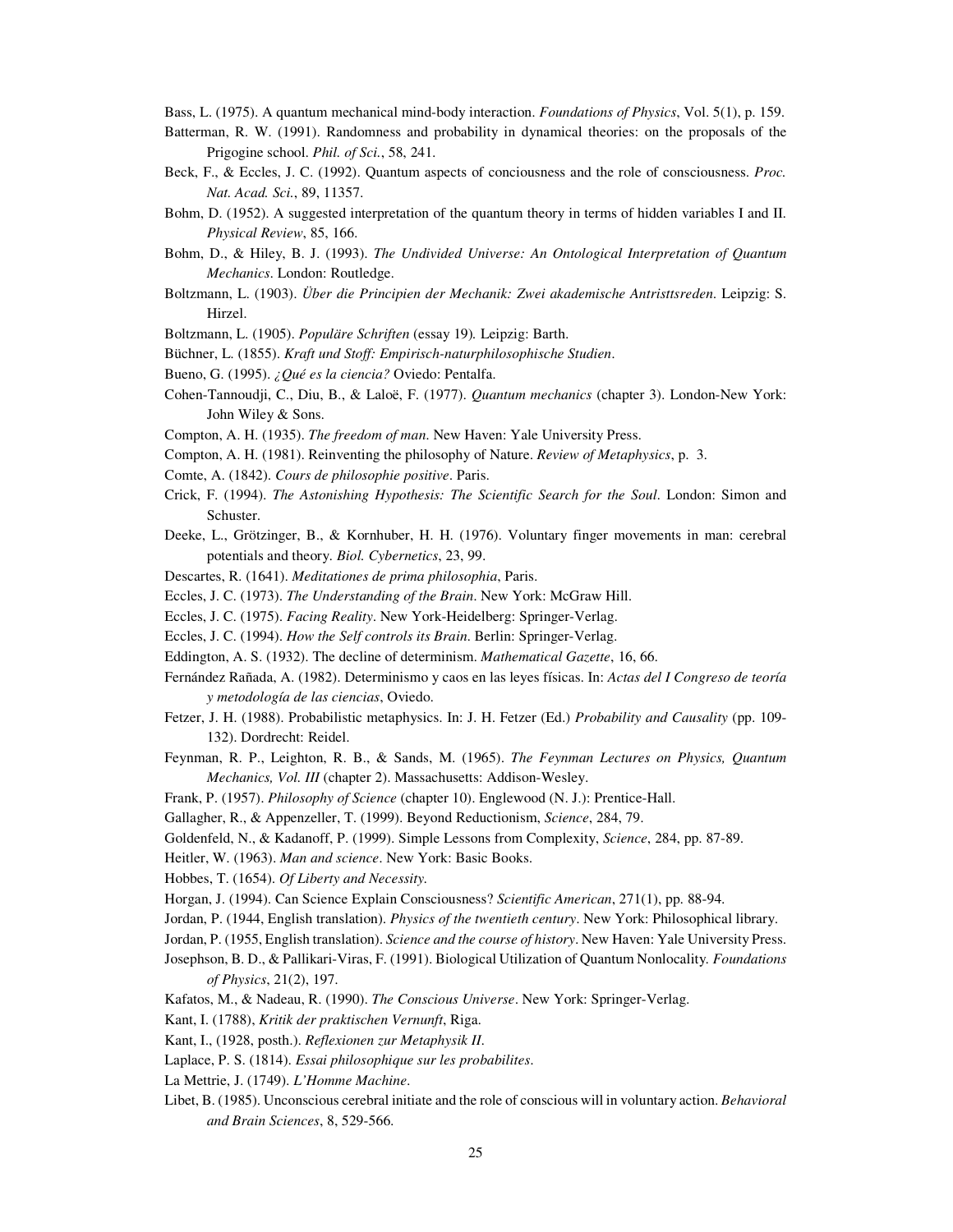- Libet, B. (1987). Are the Mental Experiences of Will and Self-Control Significant for the Performance of a Voluntary Act? *Behavioral and Brain Sciences*, 10, 783-786.
- Lillie, R. S. (1927). Physical indeterminism and vital action. *Science*, 46, 139.
- López Corredoira, M. (2005). *Somos fragmentos de Naturaleza arrastrados por sus leyes.* Madrid: Vision Net.
- Ludwig, K. (1995). Why the Difference Between Quantum and Classical Physics is Irrelevant to the Mind/Body Problem. *Psyche*, 2(16).
- Marcer, P. J. (1992). The Conscious Machine and the Quantum Revolution in Information Technology. *Kybernetes*, 21(1), pp. 18-22.
- Margenau, H. (1961). *Philosophical Perspectives of Modern Science*. New Haven: Yale University Press.
- Mulhauser, G. R. (1995). On the End of a Quantum Mechanical Romance. *Psyche*, 2(19).
- Mitchison, T., & Kischner, M. (1984a). Microtubule assembly nucleated by isolated centrosomes. *Nature*, 312, 232.
- Mitchison, T., & Kischner, M. (1984b). Dynamic inestability of microtubule growth. *Nature*, 312, 237.
- Neumann, J. von (1932) *Mathematische Grundlagen der Quantenmechanik*, Berlin: Springer-Verlag, Berlin. Translated into English (1955). *Mathematical foundations of quantum mechanics*. Princeton: Princeton University Press.
- Niven, W. D. (Ed.) (1890). *Scientific Papers of James Clerk Maxwell*, Cambridge.
- Oppenheim, P., & Putnam, H. (1958). Unity of Science as a Working Hypothesis. In: H. Feigl, M. Scriven, & G. Maxwell (Eds.). *Minnesota Studies in the Philosophy of Science: Volume II* (pp. 3-36). Minneapolis (MN): University of Minnesota Press.
- Penfield, W., Perot, P. (1963). The Brain's Record of Auditory and Visual Experience. A Final Summary and Discussion. *Brain*, 86, 595.
- Penrose, R. (1994). *Shadows of the Mind*. Oxford: Oxford University Press.
- Pérez Chico, D., & López Corredoira, M. (2002). Sobre el libre albedrío. Dos únicas opciones: dualismo o materialismo. *El Catoblepas,* 2, 1*.*
- Popper, K. R. (1956). *The Open Universe. An argument to indeterminism. From the Postcript to the Logic of Scientific Discovery*.
- Popper, K. R., Eccles, J. C. (1977). *The Self and Its Brain*. New-York-Heidelberg: Springer-Verlag..
- Prigogine, I. (1994). *Les Lois du Chaos*. Paris: Flammarion.
- Prigogine, I. (1996). *La fin des certitudes*. Paris : Jacob Odile, Paris.
- Prigogine, I., & Stengers, I. (1979). *La nouvelle alliance Métamorphose de la science*. Paris : Gallimard.
- Prigogine, I., & Stengers, I. (1984). *Order Out of Chaos*. New York: Bantam Books.
- Prigogine, I., & Stengers, I. (1988). *Entre le temps et l'eternité*. Paris : Librairie Arthème Fayard.
- Rosu, H. C. (1997). Essay on Mesoscopic and Quantum Brain, *Metaphysical Review*, 3 (8), 1.
- Schopenhauer, A. (1841). *Die beiden Grundprobleme der Ethik*.
- Scott, G. P. (1985)*. Atoms of the living flame. An Odyssey into Ethics and the Physical Chemistry of Free Will*. Lanham: University Press of America.
- Shimony, A. (1988). The reality of the quantum world. *Scientific American*, 258(1), 46.
- Skinner, B. F. (1971). *Beyond Freedom and dignity*. New York: Knopf.
- Sklar, L. (1992). The introduction of Probability into Physics. In: *Philosophy of Physics* (chapter 3), Oxford: Oxford University Press.
- Smith, C. U. M. (1970). *The brain. Towards an Understanding* (chapter 17). New York: Putnam.
- Sperry, R. W. (1964). The Great Cerebral Commissure. *Scientific American*, 210, p. 42.
- Spinoza, B. de, (1677). *Ethica*.
- Stapp, H. P. (1991). Quantum propensities and the brain-mind connection. *Foundations of Physics*, Vol. 21(12), p. 1451.
- Stapp, H. P. (1993). *Mind, matter and quantum mechanics*. New York: Springer-Verlag.
- Stapp, H. P. (1995). Why classical mechanics cannot naturally accommodate conciousness but quantum mechanics can? *Psyche*, May 1995, 2(5).
- Stenger, V. J. (1997). Quantum Quackery. *Skeptical Inquirer*, 21(1), 37.